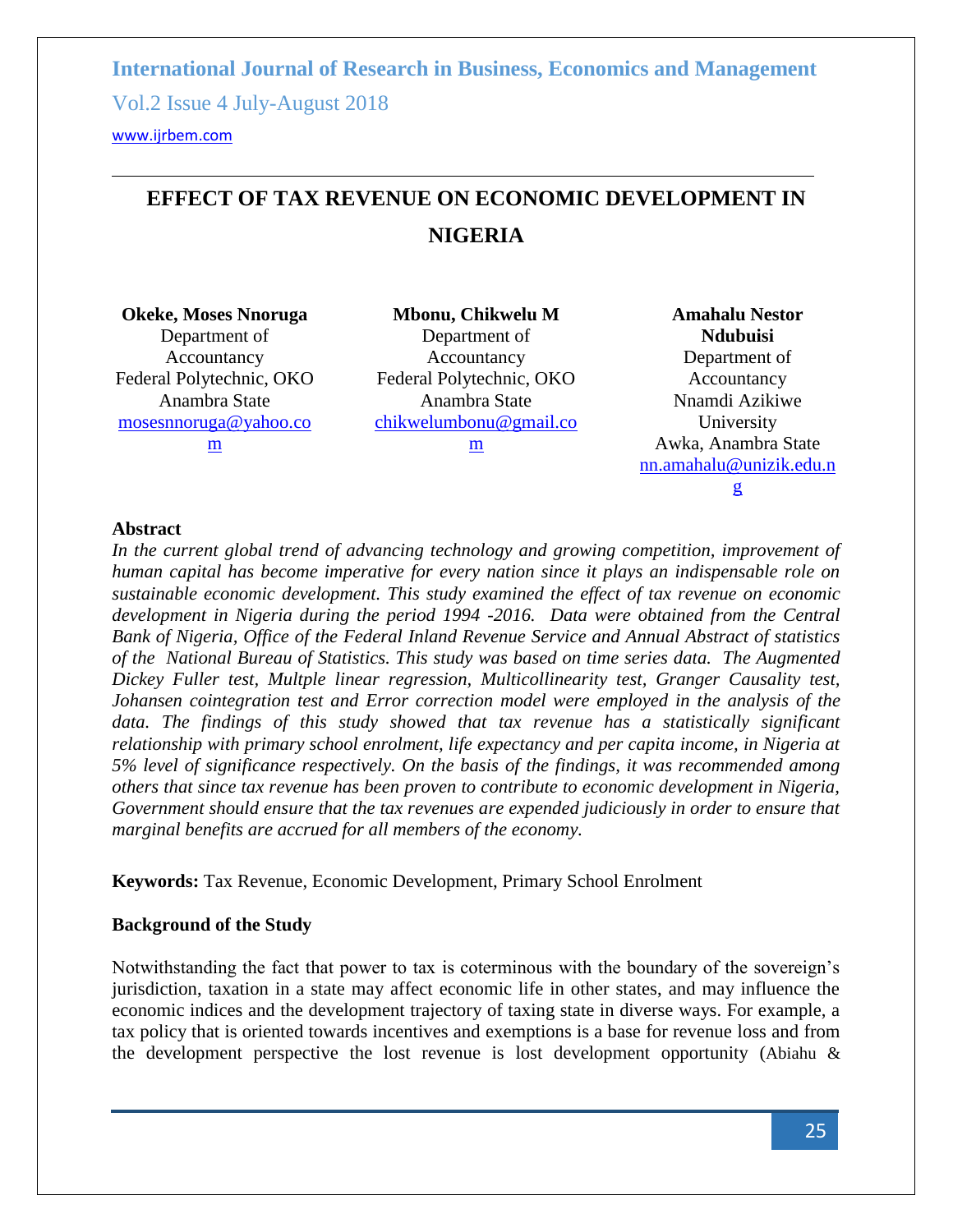Vol.2 Issue 4 July-August 2018

<www.ijrbem.com>

Amahalu, 2017). The existence of high corporate tax rate in a country or state relative to others is a disincentive to foreign capital movement; and may cause outflow of capital or its shift to jurisdictions with less burdensome tax regime. Tax policy is also part of the rationale behind the competition to attract investment (Aniyie, 2015). The primary function of a tax system is to raise enough revenue to finance essential expenditures on the goods and services provided by government; and tax remains one of the best instruments to boost the potential for public sector performance and repayment of public debt (Okoye & Ezejiofor, 2014). In the current global trend of advancing technology and growing competition, improvement of human capital has become imperative for every nation since it plays an indispensable role on sustainable economic growth (Barro, 1991; Sala-i-Martin *et al.*, 2004). Thus, the role of human capital on economic development has been regarded as an investment by School of Human Capital since the early 1960s.

Economic development is the basis of increased prosperity. Investment in new capital (both human and physical), the implementation of new production techniques and the introduction of new products are the fundamentals of the growth process. Through its effect on the return to investment or the expected profitability of research and development, taxation can affect what choices are made and, ultimately, the rate of growth (Myles 2000). The responsibility shouldered by the government of any nation, particularly the developing nations, is enormous. The need to fulfill these responsibilities largely depends on the amount of revenue generated by the government through various means. Taxation is one of the oldest means by which the cost of providing essential services for the generality of persons living in a given geographical area is funded. Globally, governments are saddled with the responsibility of providing some basic infrastructures for their citizens. Functions or obligations the government may owe her citizens include but are not restricted to: stabilization of the economy, redistribution of income and provision of services in the form of public goods (Abiola & Asiweh, 2012).

In Nigeria, tax revenue has accounted for a small proportion of total government revenue over the years. This is because the bulk of revenue needed for development purposes is derived from oil. Crude oil export has continued to account for over 80% of the total federal government revenue, while the remaining 20% is contributed by non-oil sector in which taxation is a part. For instance, Oil sector share in total revenue was 54.4% in 1972 against 45.6% share from non oil sector the same year. By 1974 oil share of total revenue had reached 82.1% while only 17.9% accrued from non oil sector. Following the glut in the world oil prices in the later part of the 1970s, the oil share in total revenue fell to 61.8% in 1978 while non oil sector's share rose to 38.2%. And since 1984, the oil sector share in total revenue has continued to rise, though with occasional falls in between periods. By 2006, oil share of total revenue had reached 88.6% against non oil share of 11.4%. As at 2014, oil sector share in total revenue stood at 78.8% while non-oil sector accounted for just 21.3% of the total revenue (CBN, 2015). Against these backdrops, it is necessary to verify the effect of taxation on economic development in Nigeria.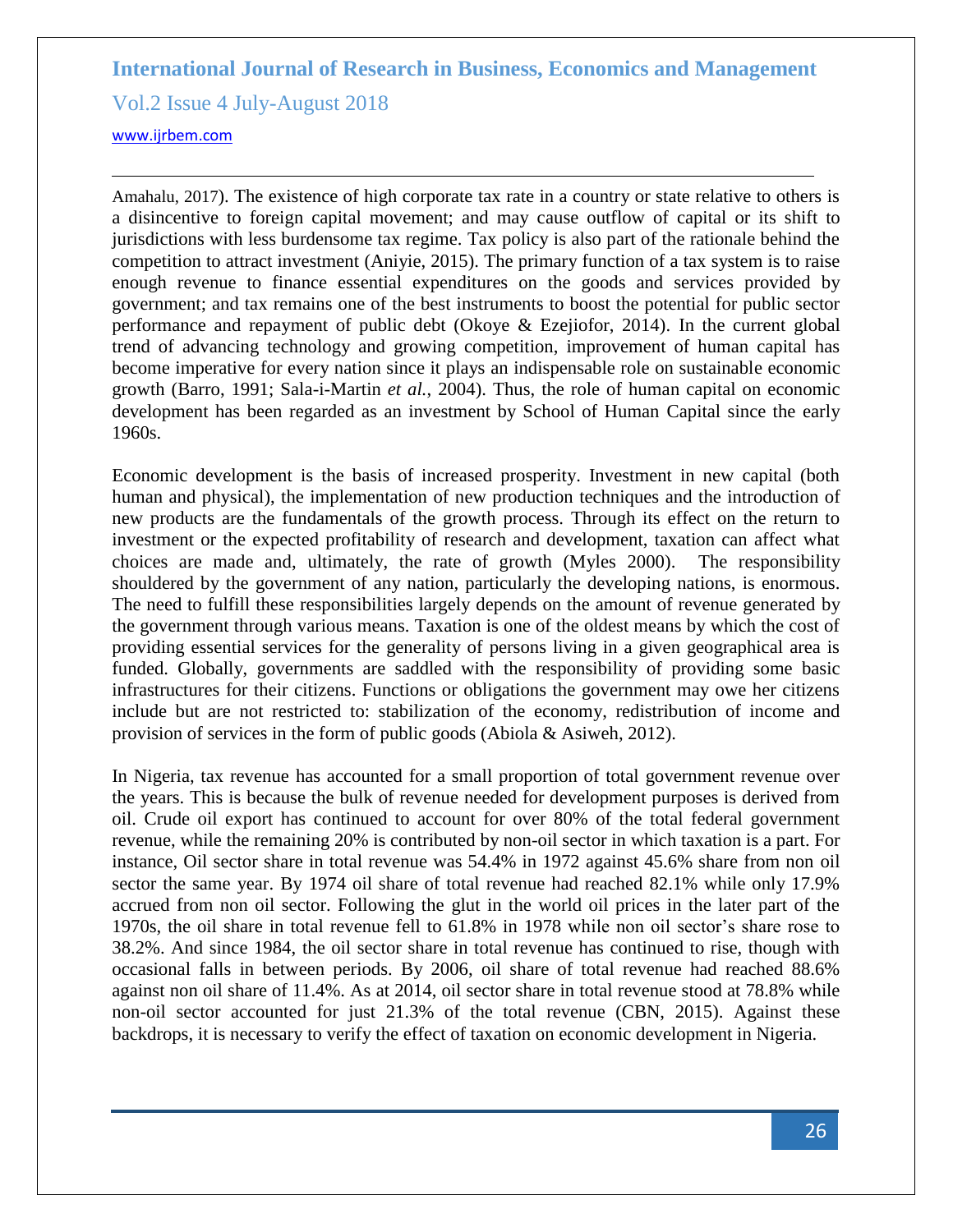Vol.2 Issue 4 July-August 2018

<www.ijrbem.com>

#### **Statement of the Problem**

In Nigeria, tax revenue has accounted for a small proportion of total government revenue over the years compared with the bulk of revenue needed for development purposes that is derived from oil. The serious decline in the prices of oil in recent times has led to a decrease in the funds available for distribution to the federal, state and local governments (Afuberoh & Okoye, 2014). Consequently, dependence on oil as a particular or main source of revenue in Nigeria has become risky and not beneficial for sustainable economic growth.

One of the reasons for Nigeria's unemployment, high level of poverty, unsustainable growth is that technical know-how and skills usually come with foreign physical capital which is yet insufficient for diverse and varied requirements of Nigeria's growth and development (Amahalu, Nweze & Obi, 2017). Moreover, less developed countries in which Nigeria inclusive are characterized by economic backwardness which manifests itself in low labour efficiency, factor immobility, limited specialization in occupations, deficient supply of entrepreneurship and customary values and traditional social institutions that minimize the incentives for economic change. In addition, the economic quality of population remained low when there is little knowledge of natural resources that are available and where alternative production techniques, necessary skills, the supply of entrepreneurship and other opportunities to boost growth and development is inadequate. In fact, without an improvement in the quality of people or human factor, no progress is possible. The trajectory to progress is through schooling, learning, on-jobtraining, advances in health and growing stock of information of the economy which is apparently insufficient in Nigeria. More so, despite the immense efforts of government to improve the quality of people's life and also enhance their human's capabilities, it has not yielded the desired results basically as a result of insufficient funds and policy somersault.

It could be deduced that there are few studies in Nigeria on relationship between taxation and economic development with diverse result (for instance, Obaretin, 2016; Akor & Ekundayo, 2016; Ojong, Oger & Oka, 2016,). This situation has continued to create a division among scholars, both theoretically and empirically. However, at the empirical level some scholars arrived at the conclusion that there exists a positive and significant relationship between taxation and economic development. Such scholars include Bloom and Canning (2008), who argued that the two-way causality relationship between health and development poses a great difficulty in measuring the economic impact of health yet different studies have been conducted using different measures of heath on development with appreciable significant results. This study focuses exclusively on health impact on development in order to determine whether or not health matters for the development of the Nigerian economy. The empirical evidence of positive and significant long-run relationship between health and economic development is not in doubt. Others like Adeyemi & Ogunsola (2016) explored the relationship between human capital indices (education and health) and economic development in Nigeria. The study employed ARDL Co-integration analysis to estimate the relationship among the variables used in the study.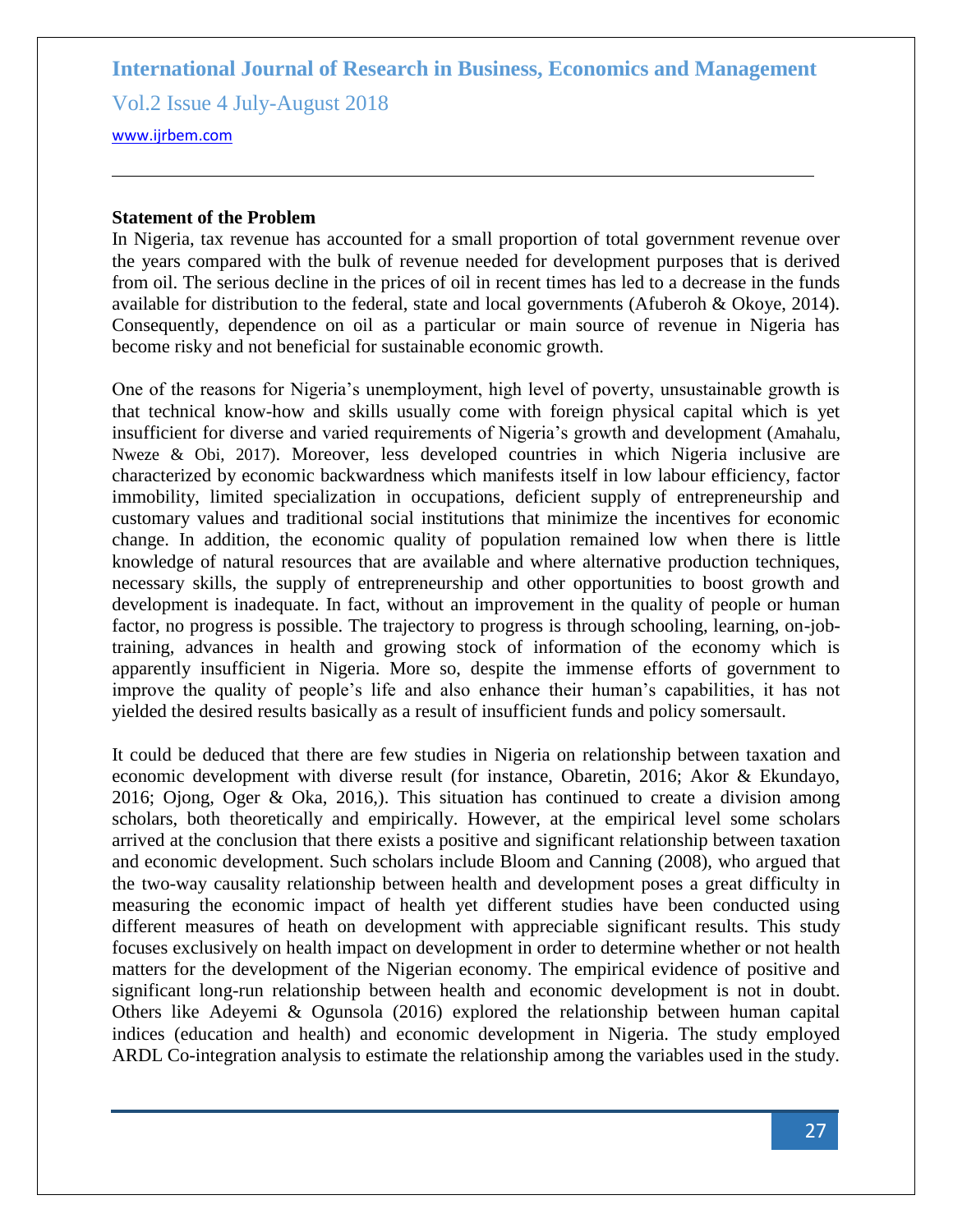Vol.2 Issue 4 July-August 2018

<www.ijrbem.com>

The study established long-run co-integration among the variables. The findings from the study revealed that there is positive long-run relationship among secondary school enrolment, public expenditure on education, life expectancy rate, gross capital formation and economic development but it is statistically insignificant. The results also showed that there is negative long-run relationship among primary, tertiary school enrolment, public expenditure on health and economic development. Other scholars like Anaduaka and Eigbiremolen (2014) employed the augmented Solow human-capital-growth model to investigate the impact of human capital development on national output, a proxy for economic development, using quarterly time- series data from 1999-2012. Empirical revealed a negative relationship between human capital development and output level.

What is clear from the above is that there is no consensus in the taxation cum development literature. It is this apparent contradiction in the empirical literature that prompted this study. Thus from the foregoing there is a clear evidence of a gap in economic development measurement, hence this present study seek to bridge the gap by focusing exclusively on economic development indices using primary school enrolment, life expectancy, per capita income, infant mortality, gross fixed capital formation and labour force which previous studies have not exclusively used. More so, in an attempt to bridging the gap in knowledge, the scope of this present study covered a period of twenty-three (23) years spanning from 1994-2016 in order to establish contemporary empirical findings.

### **Objectives of the Study**

The broad objective of this study is to ascertain the effect of tax revenue on economic development in Nigeria. The specific objectives are to;

- 1. Determine the effect of tax revenue on primary school enrolment (SE) in Nigeria;
- 2. Ascertain the effect of tax revenue on life expectancy (LEX) in Nigeria;
- 3. Examine the effect of tax revenue on per capita income (PCI) in Nigeria;

#### **Research Hypotheses**

The following hypotheses are formulated for this study and are stated in null form:

**Ho1:** Tax Revenue has no significant effect on primary school enrolment in Nigeria

- **Ho2:** Tax Revenue has no significant effect on life expectancy in Nigeria
- **Ho3:** Tax Revenue has no significant effect on per capita income in Nigeria

#### **Conceptual Review**

#### **Taxation and Economic Development**

Public expenditure by any governmental authority whether central, regional or local, is financed primarily through tax revenues. The impact of such taxes on economic growth can only be positive if the taxes levied create the right incentives (depending on economic activities) for the efficient allocation of resources in a country (Amahalu, Abiahu, Nweze & Obi, 2017). In addition, in order to improve the welfare of its citizens, a prudent government adopts fiscal policies with a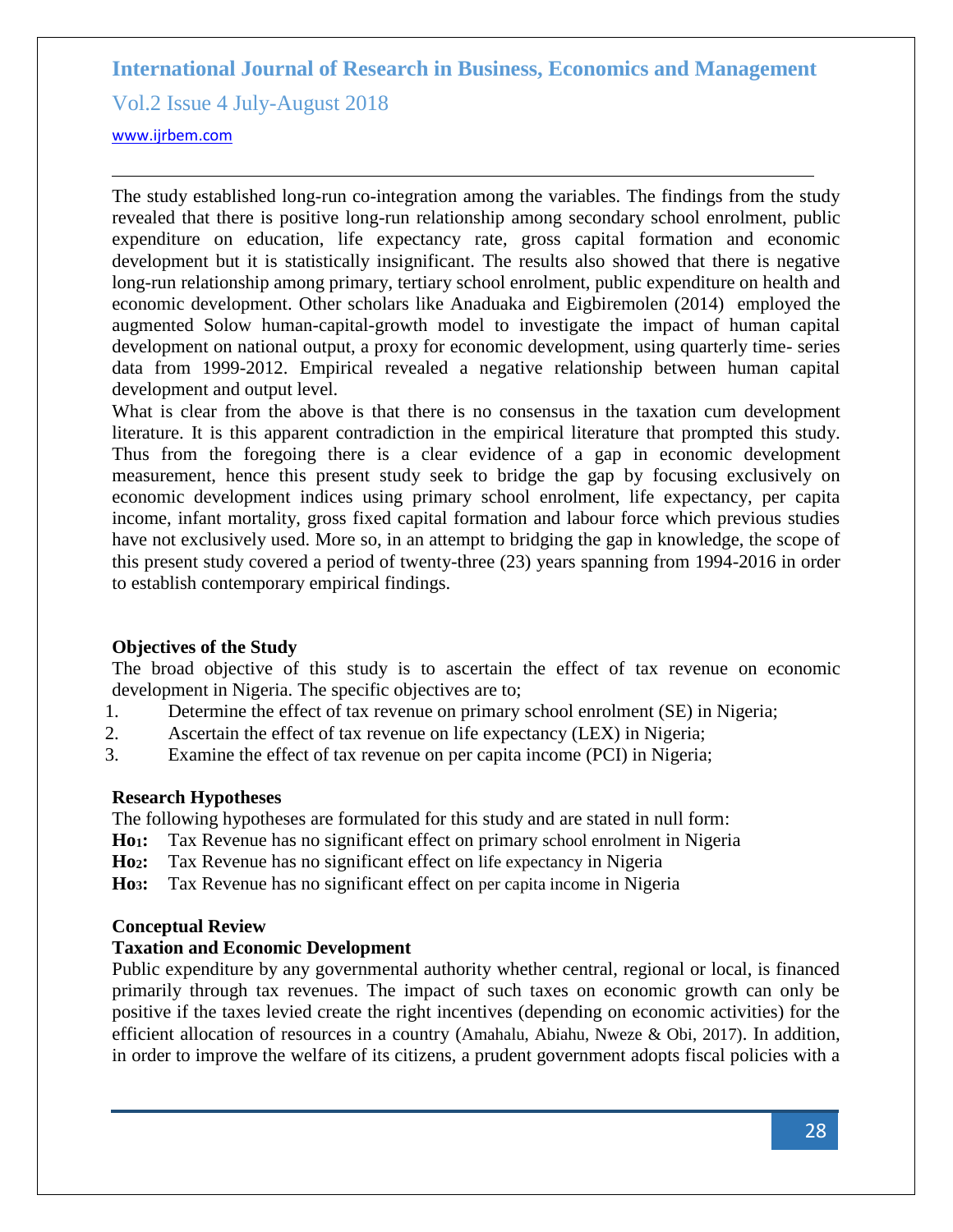Vol.2 Issue 4 July-August 2018

<www.ijrbem.com>

tax structure that maximizes positive externalities, and that minimize negative externalities, such as pollution and corrupt practices. The relationship between taxation and economic development has been studied with different findings (for instance, Jibrin, Blessing and Ifurueze, 2012; Saheed, Abarshi, & Ejide, 2014)

### **Taxation**

Taxation is a compulsory but non-penal levy by the government through its agent on the profits, income, or consumption of its subjects or citizens. It is also viewed as a compulsory and obligatory contribution made by individuals and organization towards defraying the expenditure of government (Onaolapo, Aworemi & Ajala 2013). Ebimobowei and Ogbonna (2012) posit that it is a charge levied by the government on the income or wealth of a person or corporate organization for the common benefit of all. The term does not include specific charges made against a particular person or properties for current or permanent benefits and privileges accruing only to those paying such charges. Similarly, Oboh and Isa (2102) define taxation as the transfer of real economic resources from private sector to the public sector to finance public sector activities. It may be inferred from the foregoing that taxation is the transfer of financial resources from private economic agents like households and corporate bodies, to the public sector to finance the development of the society.

### **Personal Income Tax**

Personal income tax is a levy imposed by the government of a country on its citizens, individual or entities known as the taxpayers. The levy imposed on the taxpayers is such that it varies with the level of income or profits of the taxpayers. Taxes imposed on the personal income of an individual taxpayer is termed "Personal Income Tax". Thus, personal income tax signifies taxes imposed on the personal income of the individual. These taxes are imposed on the income of the individual on a basis of 'Pay as You Earn" (PAYE) and the individual taxpayer must be an employed person and expected to file returns on a yearly basis (Aguolu, 2014).

### **Company Income Tax**

Company Tax is established by the Companies Income Tax Act (CITA) CAP C21 2004 LFN for both resident and non-resident companies in Nigeria. Companies are taxed on the basis on certain expenditure in determining whether they are incurred wholly, exclusively, necessarily or reasonably in earning the income. All companies in Nigeria are liable to pay companies Income Tax on their global profits accruing in, brought into, derived from or received in Nigeria. However, the Companies Income Tax Act (CITA) defines company in a broader sense. It defines a company as any company or corporation (other than corporation sole) established by or under any law in force in Nigeria or elsewhere. The tax rate applied to small companies is 20% on the taxable profit instead of the 30% of a normal trade or business.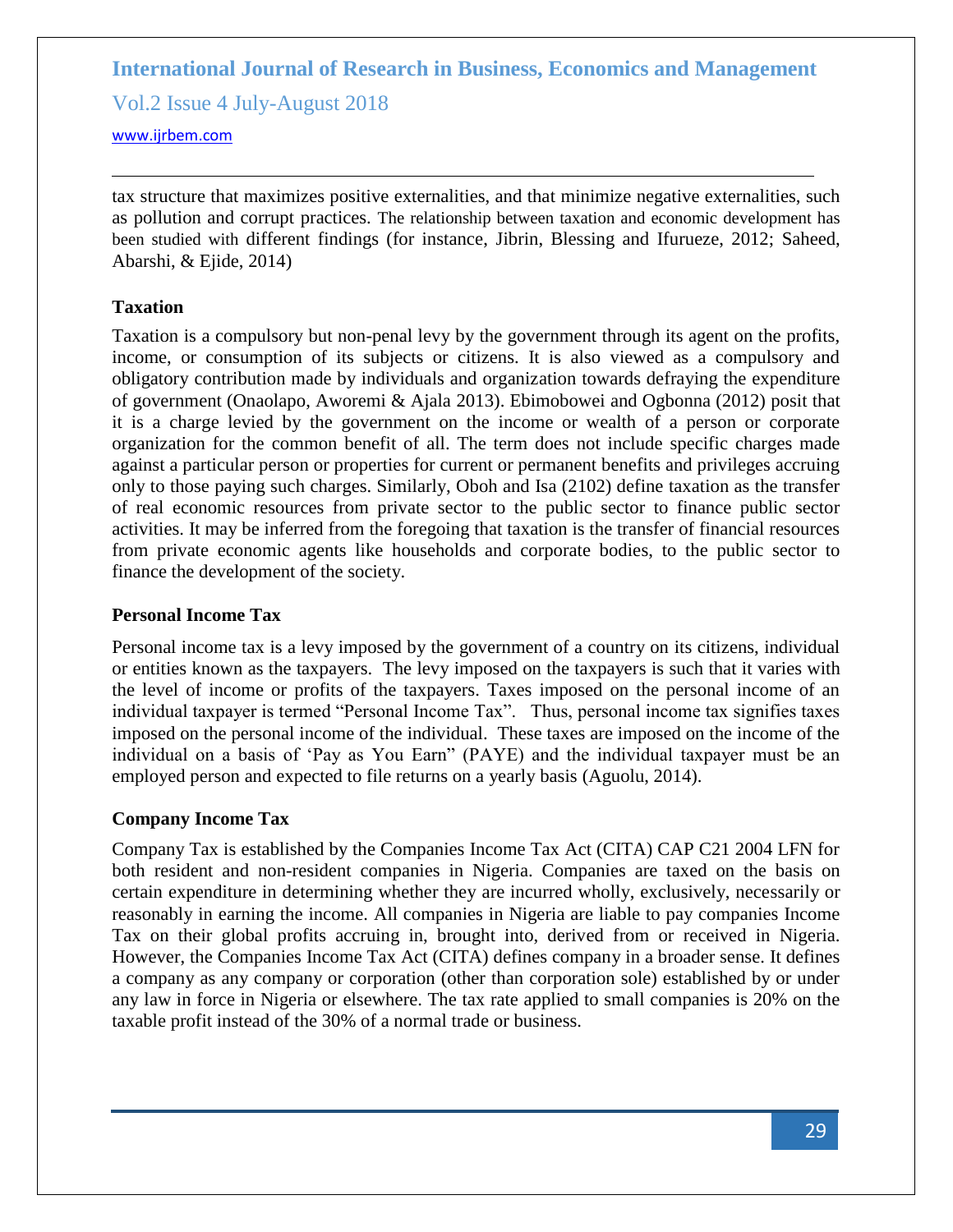Vol.2 Issue 4 July-August 2018

<www.ijrbem.com>

### **Value Added Tax**

VAT is established by the Value Added Tax Act Cap VI, 2004 LFN. This Act replaced the Sales Tax in operation under the Federal Government legislated decree No. 7 of 1986. The Value Added Tax is a special type of indirect tax in which a sum of money is levied at each stage of production and distribution of a product or service. VAT refers to the tax on the value added. The value added of a firm is the difference between a firm's sales and its purchases of inputs from other firms. In other words, it is the amount of value a firm contributes to a good or service by applying its own factors of production namely land, labor, capital and entrepreneurial ability. In Nigeria VAT is charged at a flat rate of 5% on selected items of goods and services. Though, exemption are granted in respect of medical and pharmaceutical products, basic food items such as maize, rice, and fish infant food items, educational materials (laboratory equipment). Baby products, agricultural equipment such as those for soil preparation or cultivation etc.

### **Petroleum Profit Tax in Nigeria**

Petroleum profit tax Act is a legislation which imposes tax upon profits from the mining of petroleum in Nigeria and provides for the assessment and collection thereof and for the purposes connected therewith. The applicable law is the Petroleum Profits Tax Act (PPTA), which was first enacted in 1959 with retrospective effective date of 1 January, 1958. This principal Act and all amendments thereto have been re-enacted as Chapter P13 of the Laws of the Federation of Nigeria (LFN) 2004. Petroleum profit tax (PPT) is a tax applicable to upstream operations in the oil industry. It is particularly related to rents, royalties, margins and profit sharing elements associated with oil mining, prospecting and exploration leases. It is the most important tax in Nigeria in terms of its share of total revenue contributing 95 and 70 percent of foreign exchange earnings and government revenue, respectively. Due to the importance attached to oil exploration and production by the Federal Government of Nigeria, the taxation of profit of companies engaging in such operation became inevitable under a tax act different from the companies income tax act.

# **Export Duty**

The export duty represents a tax which is applied to the exported goods, by the customs authorities of a country. This is a part of the international trade policy of a country, used to raise state revenue. The export tax or customs tariff is based on the value of products or their weight or dimensions. Export duties consist of general or specific taxes on goods or services that become payable when the goods leave the economic territory or when the services are delivered to non-residents; profits of export monopolies and taxes resulting from multiple exchange rates are excluded (OECD, 2001).

Harper (2017) defined export duty as a government [tax](https://www.collinsdictionary.com/dictionary/english/tax) paid on goods [exported](https://www.collinsdictionary.com/dictionary/english/export) from a country. Tax levied on exports of basic commodities entering into world trade, such as rubber, copper, palm oil, sisal, tea, cocoa and coffee. To complement its export promotion drive, the Federal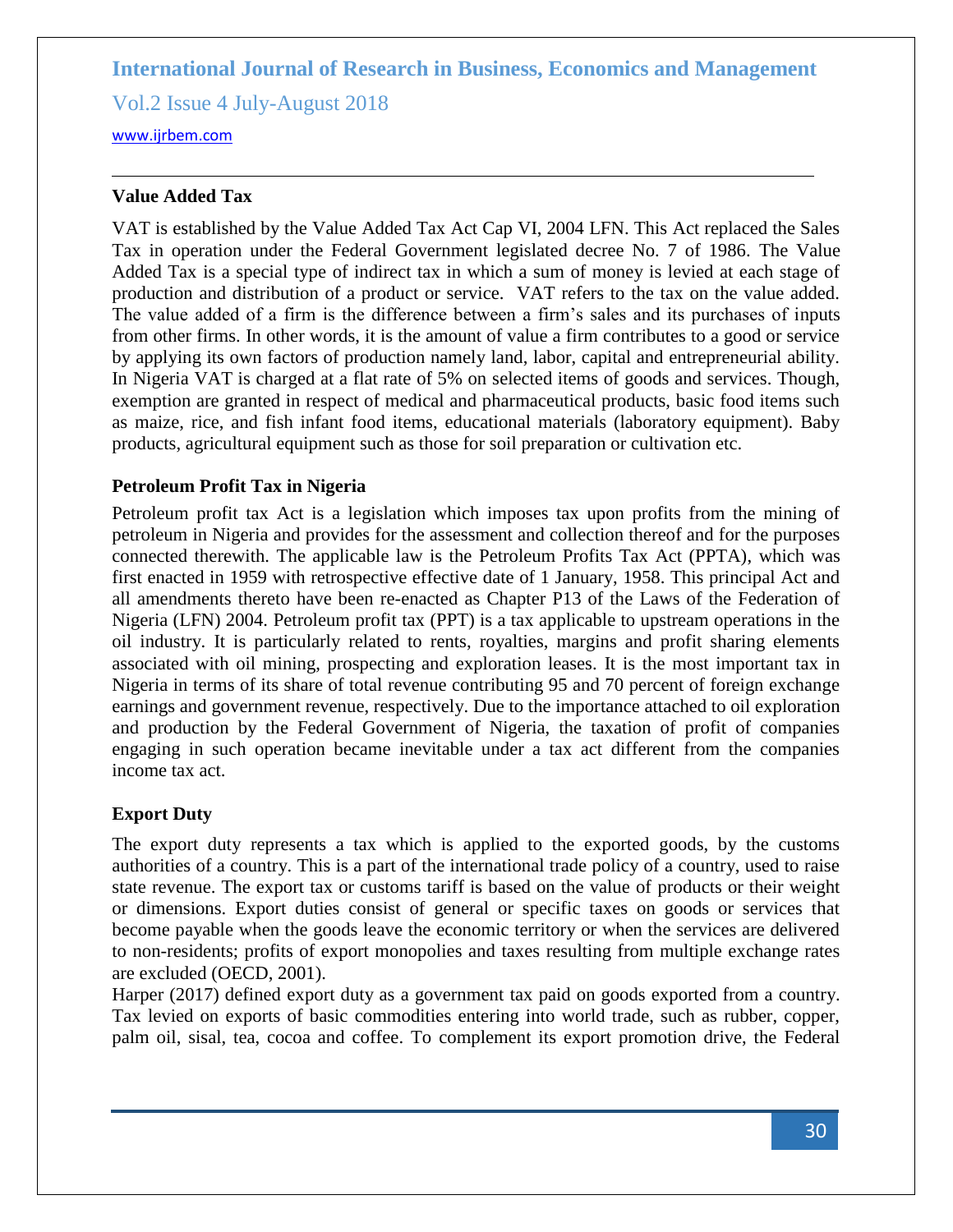Vol.2 Issue 4 July-August 2018

#### <www.ijrbem.com>

Government of Nigeria, has, over the years, set up various incentive schemes for companies whose business is export focused. The incentives range from tax exemption to duty drawbacks as well as other forms of grants.

### **Import Duty**

Import duty is a tax collected on [imports](http://www.investopedia.com/terms/i/import.asp) by the customs authorities of a country. It is usually based on the value of the goods that are imported. Depending on the context, import duty may also be referred to as customs duty, tariff, import tax and import tariff.

Import duty and taxes are due when importing goods into Nigeria whether by a private individual or a commercial entity. The valuation method is CIF (Cost, Insurance and Freight), which means that the import duty and taxes payable are calculated on the complete shipping value, which includes the cost of the imported goods, the cost of freight, and the cost of insurance.

### **School Enrolment**

School enrolment rates measure the number of students enrolled at a given level relative to the population of the age group who, according to national regulation or custom, should be attending school at that level.

### **Life Expectancy**

Life expectancy is defined as the average number of years that a person could expect to live if he or she experienced the age-specific mortality rates prevalent in a given country in a particular year. It does not include the effect of any future decline in age-specific mortality rates. Each country calculates its life expectancy according to somewhat varying methodologies.

#### **Per Capita Income**

[Per Capita](http://www.investopedia.com/terms/p/percapita.asp) income is a measure of the amount of money earned per person in a certain area. It can apply to the average per-person income for a city, region or country, and is used as a means of evaluating the living conditions and [quality of life](http://www.investopedia.com/terms/q/quality-of-life.asp) in different areas. It can be calculated for a country by dividing the country's national income by its population.

### **Economic Development**

Economic development is about positioning the economy on a higher growth trajectory. Economic development is the product of long-term investments in the generation of new ideas, knowledge transfer, and infrastructure, and it depends on functioning social and economic institutions and on cooperation between the public sector and private enterprise. Economic development depends on education so that workers can more fully participate in the economy, social and cultural patterns of behavior that encourage initiative and engagement, and cooperation rather than adversarial relationship between government and business.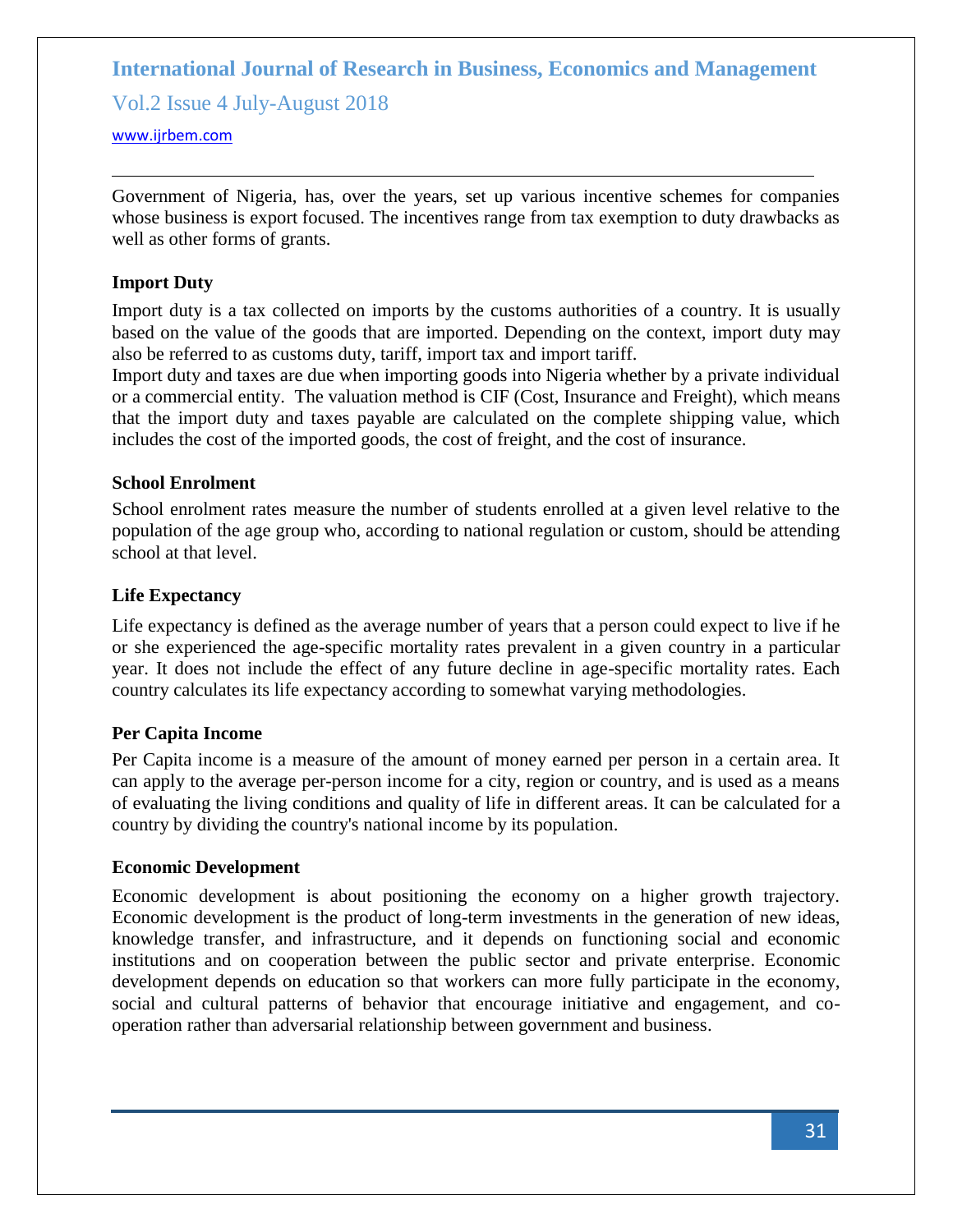Vol.2 Issue 4 July-August 2018

<www.ijrbem.com>

### **Taxation and School Enrolment**

Mba, Mba, Ogbuabor and Ikpegbu (2013) evaluated the relevance of human capital development on the growth of the economy pin pointing the relationship that exists between them. In this study, the ordinary least square (OLS) technique was adopted. The GDP was used as a proxy for economic growth; Per Capital Real Gross Domestic Product, primary school enrolment, public expenditure on education and health, life expectancy, stock of physical capital as proxy for human capital. From the analysis, it was deduced that there is a strong positive relationship between human capital development and economic growth.

### **Taxation and Life Expectancy**

Eigbiremolen and Anaduaka (2014) employed the augmented Solow human-capital-growth model to investigate the impact of human capital development on national output, a proxy for economic growth, using quarterly time- series data from 1999-2012. Empirical results show that human capital development, in line with theory, exhibits significant positive impact on output level. This implies that human capital development is indispensable in the achievement of sustainable economic growth in Nigeria, as there is an increase in economic performance for every increase in human capital development. The results further reveal a relatively inelastic relationship between human capital development and output level.

### **Taxation and Per Capita Income**

Chude and Chude (2013) investigated the effects of public expenditure in education on economic growth in Nigeria over a period from 1977 to 2012, with particular focus on disaggregated and sectoral expenditures analysis. Government expenditures are very crucial instruments for economic growth at the disposal of policy makers in developing countries like Nigeria. The results indicated that total expenditure education is highly and statistically significant and have positive relationship on economic growth in Nigeria in the long run.

### **Theoretical Review**

This study is anchored on Endogenous growth theory:

### **Endogenous or New Growth Theory**

Endogenous growth theory or new growth theory was developed in the 1980s, as a response to criticism of the neo classical growth model. The endogenous growth theory holds that policy measures can have an impact on the long – run growth rate of an economy. Endogenous growth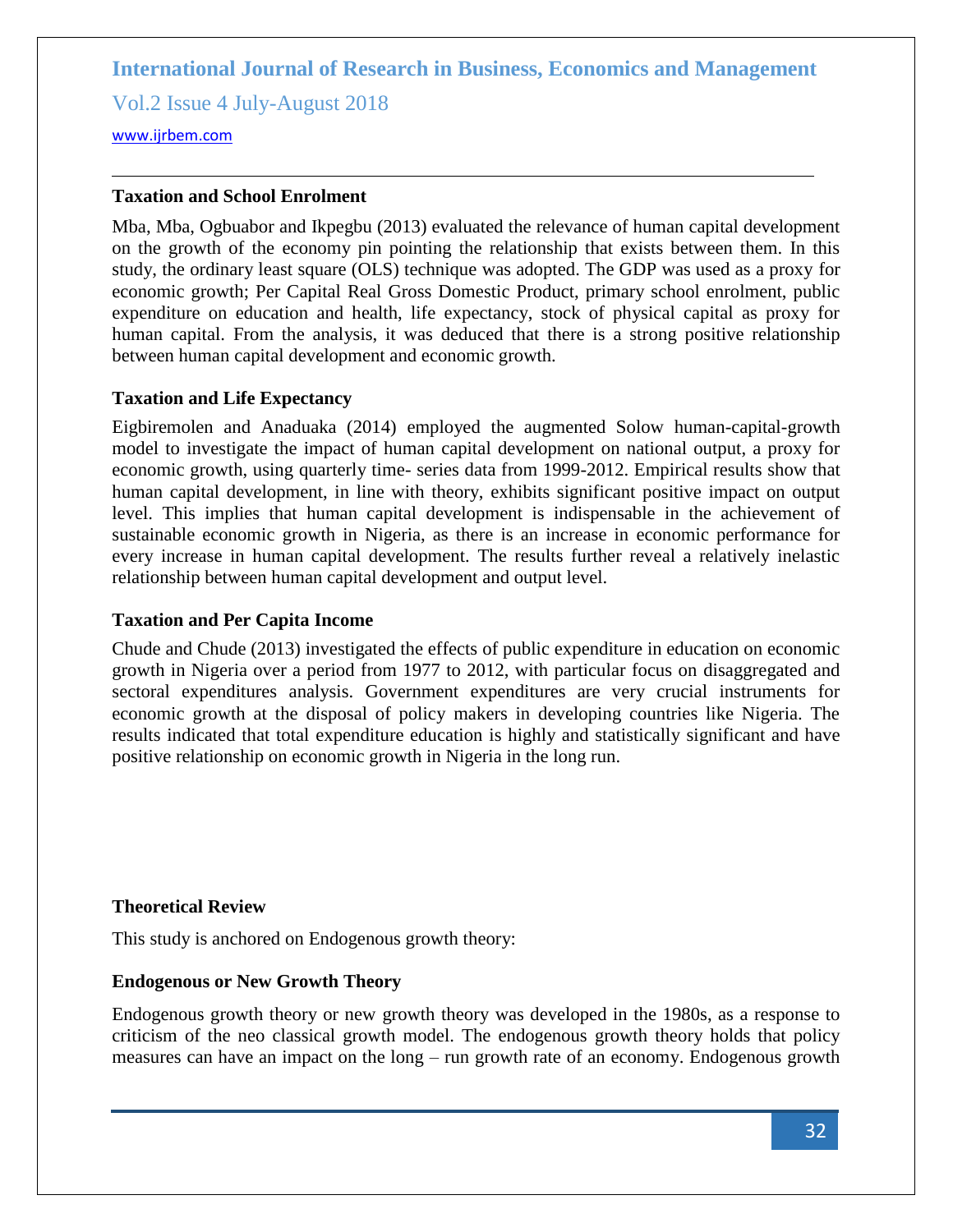Vol.2 Issue 4 July-August 2018

<www.ijrbem.com>

economists believe that improvements in productivity can be linked to a faster pace of innovation and extra investment in human capital. Endogenous growth theorists stress the need for government and private sector institutions and markets which nurture innovation, and private incentives for individuals to be inventive. The theory also provides a central role for knowledge as a determinant of economic growth. Lucas proposes the following production technology:

Yt = AKβt (ut ht Lt)1-β hγa,t

where Y, A, K and L are, once again, output, technology, capital and labour, while u is the fraction of an individual's time allocated to work, h is the skill level or human capital of the representative agent, and ha is the average human capital in the economy. The level of technology, A, is assumed to be constant (so that it could in principle be dropped from the expression or subsumed within the capital term).

# **Empirical Review**

Adeyemi and Ogunsola (2016) examined the impact of human capital development on economic growth in Nigeria using time series data spanning from 1980 to 2013 which were sourced from the World Bank Indicator and National Bureau of Statistics. It was set out to explore the relationship between human capital indices (education and health) and economic growth. The study employed ARDL Co-integration analysis to estimate the relationship among the variables used in the study. The study established long-run co-integration among the variables. The findings from the study revealed that there is positive long-run relationship among secondary school enrolment, public expenditure on education, life expectancy rate, gross capital formation and economic growth but it is statistically insignificant. The results also showed that there is negative long-run relationship among primary, tertiary school enrolment, public expenditure on health and economic growth.

The major objective of the study carried out by Greg and Agboro (2014) was to examine the determinants of public expenditure on Infrastructural facilities in education and economic growth in Nigeria based on time series data on variables considered relevant indicators of economic growth and public expenditure. A public expenditure model was constructed and tested using the ordinary least squares (OLS) technique. A dummy variable was introduced to test the expenditure variability between regime changes (military and civilian) to ascertain which regime allocated more funds to the educational sector in Nigeria during the period under the study. Data for the study was obtained from the Central Bank of Nigeria, NBS and the World Bank. Results of the analysis showed that public expenditure on education has a significant impact on economic growth.

Omankhanlen, Joshua, Emmanuel, Uchechukwu, (2014) investigated the Nigerian Government Expenditure on Human Capital Development. The level of human capital development, which is a reflection of the level of health and education of a nation affect the level of economic activities in that nation. The unit root test was conducted to determine whether the variables are stationary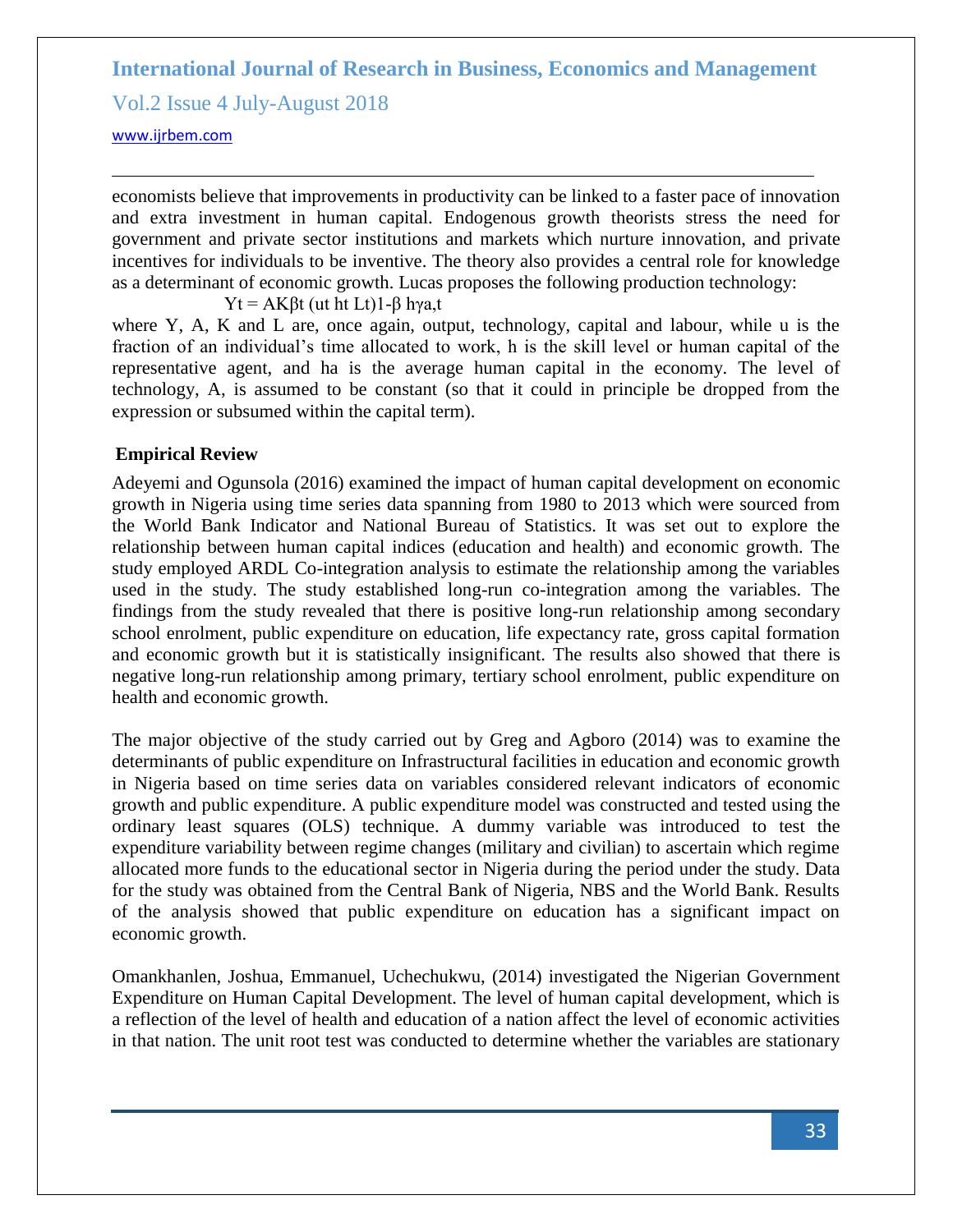Vol.2 Issue 4 July-August 2018

#### <www.ijrbem.com>

or not using Phillip Peron test. The findings of the study revealed that there has been significant reduction in the efficiency of government expenditure since 1990 up till 2011 which has been on decreasing level.

### **Methodology**

# **Research Design**

The research design employed in this study is the Longitudinal Research Design, since the data is time series data.

# **Sources of Data**

The nature of data for this study was essentially secondary data and are time series in nature. The scope of this study spanned from 1994-2016, a 23-year period. The data were sourced from the of Central Bank of Nigeria (CBN), Statistical Bulletin Office of the Federal Inland Revenue Services (FIRS), Federal Inland Revenue Service (FIRS), World Bank Statistical Bulletin and Annual Abstract of Statistics from the National Bureau of Statistics (NBS).

### **Research Variables**

# **Independent Variables**

|                                               | The independent variable in this study is taxation which will be decomposed into: |         |         |
|-----------------------------------------------|-----------------------------------------------------------------------------------|---------|---------|
| $\mathbf{i}$                                  | Petroleum Profit tax (PPT): Obtained from Federal Inland Revenue                  |         | Service |
| (FIRS) statistical bulletin (various issues). |                                                                                   |         |         |
| $\rm ii)$                                     | Company Income Tax (CIT): Obtained from Federal Inland Revenue                    |         | Service |
| (FIRS) statistical bulletin (various issues). |                                                                                   |         |         |
| $\overline{111}$ )                            | Value Added Tax (VAT): Obtained from Federal Inland Revenue Service               |         | (FIRS)  |
| statistical bulletin (various issues).        |                                                                                   |         |         |
| iv)                                           | Personal Income Tax (PIT): Obtained from Federal Inland Revenue                   |         | Service |
| (FIRS) statistical bulletin (various issues). |                                                                                   |         |         |
| V)                                            | Export Duty (EXDT): Obtained from Federal Inland Revenue                          | Service | (FIRS)  |
| statistical bulletin (various issues).        |                                                                                   |         |         |
| $\rm vi)$                                     | <b>Import Duty: Obtained from Federal Inland Revenue</b>                          | Service | (FIRS)  |
| statistical bulletin (various issues).        |                                                                                   |         |         |

# **Dependent Variables**

The dependent variable is economic development, which is proxied by:

- **i.** School Enrolment (SE): Collected from Central Bank of Nigeria Statistical Bulletin, World Bank Statistical Bulletin and National Bureau of Statistics (various issues).
- **ii.** Life Expectancy (LEX): Collected from Central Bank of Nigeria Statistical Bulletin, World Bank Statistical Bulletin and National Bureau of Statistics (various issues).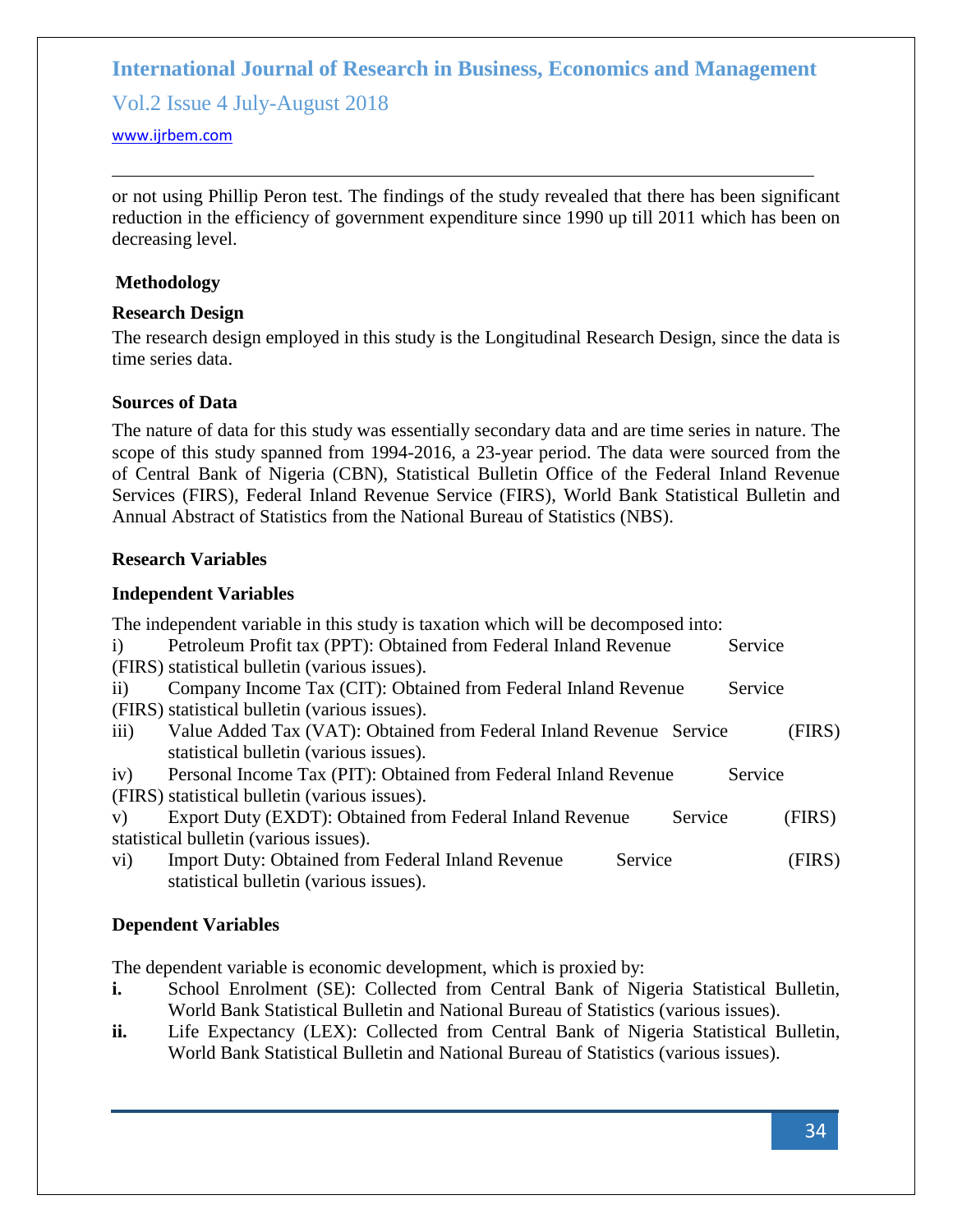Vol.2 Issue 4 July-August 2018

<www.ijrbem.com>

**iii.** Per Capita Income (PCI): Collected from Central Bank of Nigeria Statistical Bulletin, World Bank Statistical Bulletin and National Bureau of Statistics (various issues).

# **Model Specification**

This study specifies a functional relationship between economic development and taxation. Generally the model is specified as:

 $Y = \beta_0 + \beta X_1 + \mu$ 

Where:

| Y         |     | Economic development (Dependent Variable)   |
|-----------|-----|---------------------------------------------|
| X         |     | Taxation (Explanatory/Independent Variable) |
| $\beta_0$ | $=$ | Constant term (Intercept)                   |
| β         |     | Coefficient of taxation                     |
| $\mu$     |     | Error term (Stochastic Term)                |

Explicitly, the equation can be defined as:

Economic development  $=$   $f$  (taxation) +  $\mu$ 

Representing the equations with the variables of the construct, hence the equations below are formulated:

 $SE = \beta_0 + \beta_1$ PIT +  $\beta_2$ CIT +  $\beta_3$ VAT +  $\beta_4$ PPT +  $\beta_5$ EXDT +  $\beta_6$ IMDT +  $\mu$  - equ (1) LEX =  $\beta_0$  +  $\beta_1$ PIT +  $\beta_2$ CIT +  $\beta_3$ VAT +  $\beta_4$ PPT +  $\beta_5$ EXDT +  $\beta_6$ IMDT +  $\mu$  - equ (2)  $PCI = \beta_0 + \beta_1 PIT + \beta_2 CIT + \beta_3 VAT + \beta_4 PPT + \beta_5 EXDT + \beta_6 IMDT + \mu$  - equ (3)

# **A Priori expectation**

The theoretical (a priori) expectations about the signs of the coefficients are as follows:  $\beta$ o >o,  $β<sub>1</sub> > 0, β<sub>2</sub> > 0, β<sub>3</sub> > 0, β<sub>4</sub> > 0, β<sub>5</sub> > 0, β<sub>6</sub> > 0$ 

It is expected that the sign of the coefficients of PIT, CIT, VAT, PPT, EXDT and IMDT should be positive. This is because, an increase in the amount of PIT, CIT, VAT, PPT, EXDT and IMDT will lead to an increase in SE, LEX, PCI, other factors being equal.

# **Decision Rule**

Accept the alternative hypothesis, if the P-value of the test is less than 0.05. Otherwise reject.

# **Data Presentation**

# **Test of Reliability**

The researcher tested for stationarity unit root test in order to fulfill the economic theory which states that variables that must enter a regression model must undergo a stationarity test in order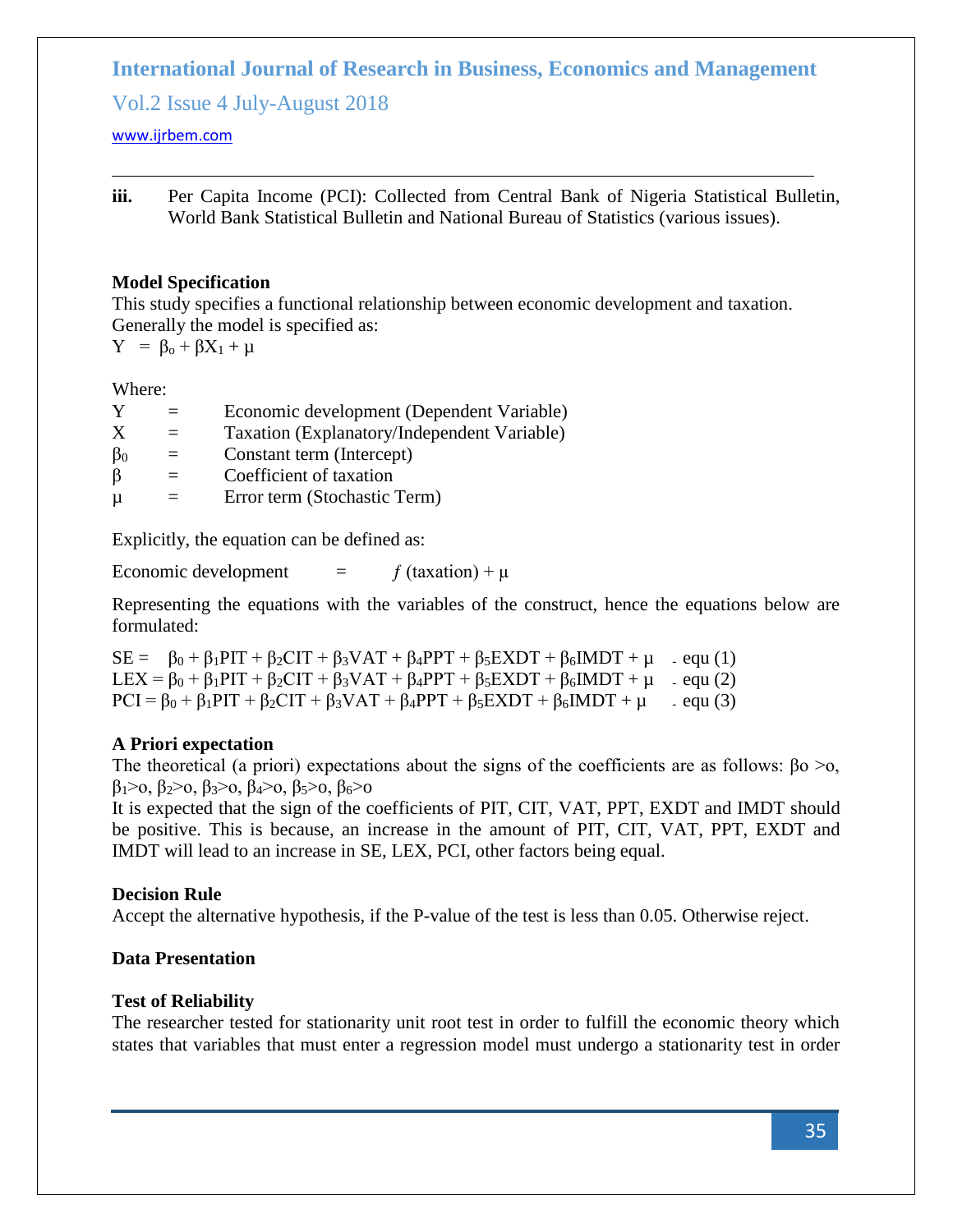Vol.2 Issue 4 July-August 2018

<www.ijrbem.com>

to achieve a realistic (non spurious) result at 1%, 5% or 10% level of significance. The result for the test is shown below in table 1.

The data used in this study had unit root problem, consequently, the data were detrended using Augmented Dickey-Fuller Test. The result of the differenced data in order to solve the unit root problem is shown in table 1.

**Table 1: Differenced Result**

| <b>Variables</b> | <b>Test</b>      |             | <b>Test Critical Values</b> |             |            | Prob.  |
|------------------|------------------|-------------|-----------------------------|-------------|------------|--------|
|                  | <b>Statistic</b> |             |                             |             |            |        |
|                  | <b>ADF</b>       | 1% level    | 5% level                    | 10% level   | Stationary |        |
| <b>CIT</b>       | $-11.42380$      | $-3.808546$ | $-3.020686$                 | $-2.650413$ | 1(1)       | 0.0000 |
| <b>EXDT</b>      | $-8.897032$      | $-3.857386$ | $-3.040391$                 | $-2.660551$ | 1(1)       | 0.0000 |
| <b>IMDT</b>      | $-7.299352$      | $-3.788030$ | $-3.012363$                 | $-2.646119$ | 1(1)       | 0.0000 |
| <b>LEX</b>       | $-6.849698$      | $-3.788030$ | $-3.012363$                 | $-2.646119$ | 1(1)       | 0.0000 |
| <b>PCI</b>       | $-4.457424$      | $-3.788030$ | $-3.012363$                 | $-2.646119$ | 1(1)       | 0.0202 |
| <b>PIT</b>       | $-5.022744$      | $-3.788030$ | $-3.012363$                 | $-2.646119$ | 1(1)       | 0.0007 |
| <b>PPT</b>       | $-4.608579$      | $-3.788030$ | $-3.012363$                 | $-2.646119$ | 1(1)       | 0.0017 |
| <b>SE</b>        | $-4.655992$      | $-3.788030$ | $-3.012363$                 | $-2.646119$ | 1(1)       | 0.0015 |
| <b>VAT</b>       | $-4.014750$      | $-3.788030$ | $-3.012363$                 | $-2.646119$ | 1(1)       | 0.0287 |

*Source: Researcher's computation using E-view 9.0, 2018*

### **Table 2: Test for Multicollinearity**

Variance Inflation Factors Date: 03/05/18 Time: 10:17 Sample: 1994 2016 Included observations: 22

| Variable              | Variance | Coefficient Uncentered Centered<br>VIF. | VIF. |
|-----------------------|----------|-----------------------------------------|------|
| $\mathbf{C}$<br>DPIT. | 0.004834 | 9.19E-05 2.167063<br>2.842265 2.326432  | NA.  |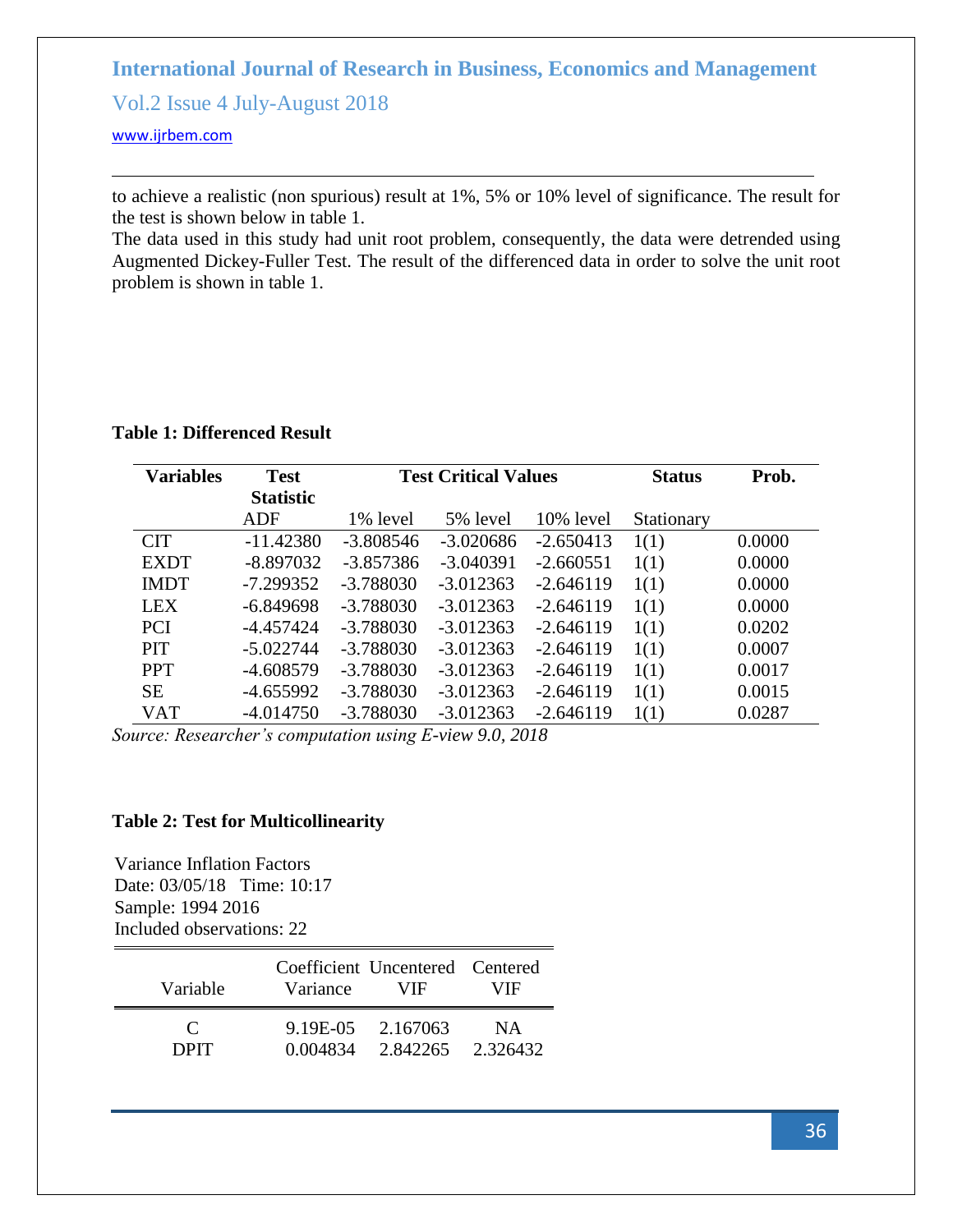Vol.2 Issue 4 July-August 2018

# <www.ijrbem.com>

| <b>DCIT</b>  | 0.004144 | 1.527954 | 1.429024 |
|--------------|----------|----------|----------|
| <b>DVAT</b>  | 0.040166 | 4.356373 | 2.157837 |
| <b>DPPT</b>  | 0.001819 | 1.453145 | 1.399233 |
| <b>DEXDT</b> | 0.001430 | 2.116305 | 1.867467 |
| <b>DIMDT</b> | 0.001842 | 1.819340 | 1.467553 |

*Source: Researcher's computation using E-View 9.0, 2018*

# **Interpretation**

Table 2 shows that the variance inflation factor (VIF) is less than 10. This is an indication of non existence of multicollinearity among the variables in the model (Kothari & Garg, 2014)

# **Test of Hypotheses**

# **Test of Hypothesis I**

**Ho1:** Tax Revenue has no significant effect on SE in Nigeria.

**H1:** Tax Revenue has significant effect on SE in Nigeria.

For the purpose of finding the relationship between PIT, CIT, VAT, PPT, EXDT IMDT and SE, the above hypothesis was tested and the regression equation is as follows:

 $SE = \beta_0 + \beta_1PIT + \beta_2CIT + \beta_3VAT + \beta_4PPT + \beta_5EXDT + \beta_6IMDT + \mu$  - **Ho**<sub>1</sub>

# **Table 3 Multiple Regression Analysis showing the relationship between DPIT, DCIT, DVAT, DPPT, DEXDT, DIMDT and DSE**

Dependent Variable: DSE Method: Least Squares Date: 03/05/18 Time: 23:29 Sample (adjusted): 1995 2016 Included observations: 22 after adjustments

| Variable     | Coefficient | Std. Error | t-Statistic | Prob.  |
|--------------|-------------|------------|-------------|--------|
| C            | 0.093745    | 0.166878   | 0.561757    | 0.5826 |
| <b>DPIT</b>  | 0.019444    | 0.069133   | 4.281259    | 0.0002 |
| <b>DCIT</b>  | 0.008240    | 0.014657   | 3.562153    | 0.0023 |
| <b>DVAT</b>  | 0.052503    | 0.179104   | 3.293142    | 0.0034 |
| <b>DPPT</b>  | 0.049394    | 0.042585   | 5.159879    | 0.0000 |
| <b>DEXDT</b> | 0.022434    | 0.037581   | 0.596962    | 0.5594 |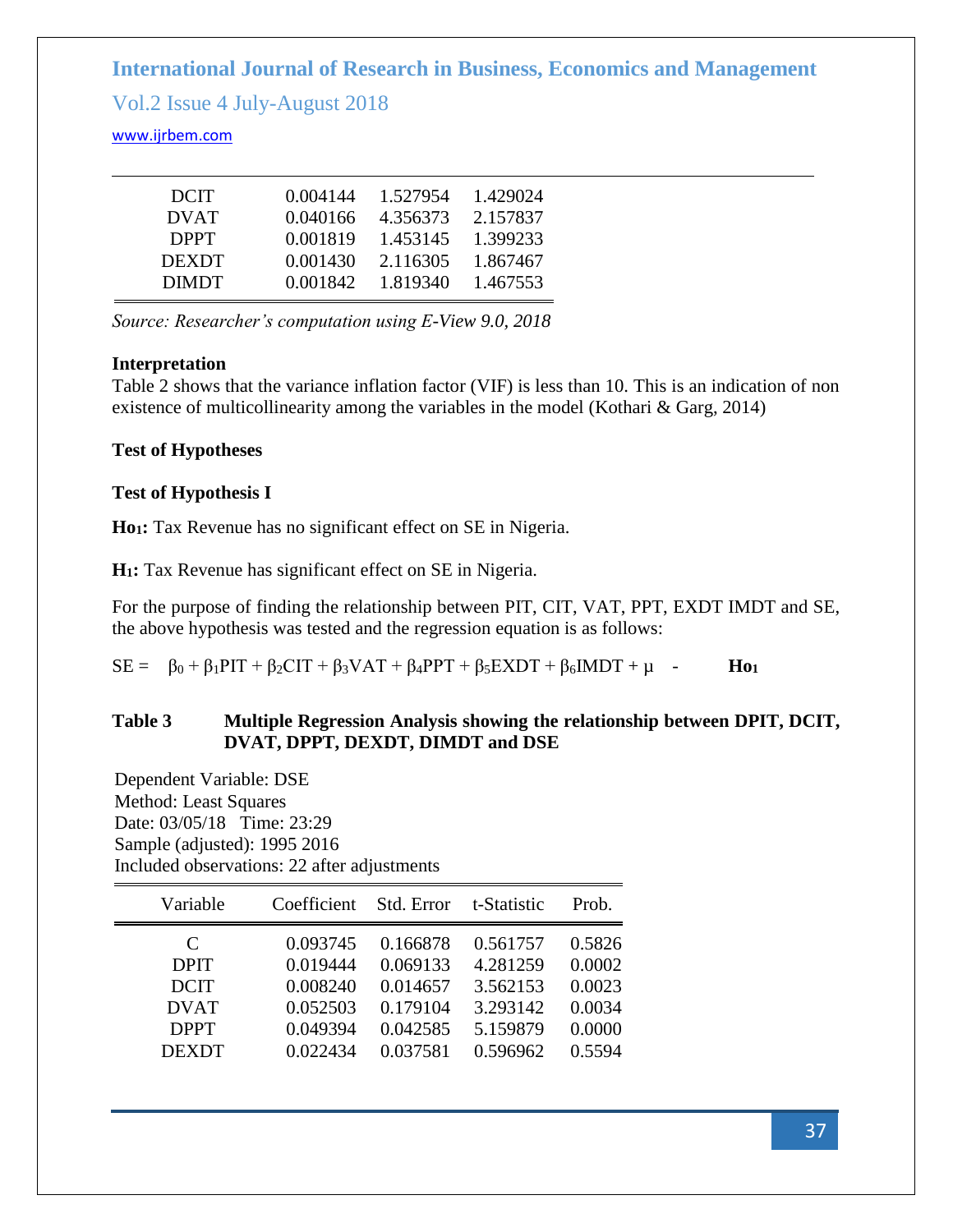Vol.2 Issue 4 July-August 2018

<www.ijrbem.com>

| <b>DIMDT</b>                                                                                                       | 0.073161                                                             | 0.041429<br>5.765964                                                                                                                 | 0.0000                                                                        |
|--------------------------------------------------------------------------------------------------------------------|----------------------------------------------------------------------|--------------------------------------------------------------------------------------------------------------------------------------|-------------------------------------------------------------------------------|
| R-squared<br><b>Adjusted R-squared</b><br>S.E. of regression<br>Sum squared resid<br>Log likelihood<br>F-statistic | 0.725998<br>0.683603<br>0.030245<br>0.013721<br>49.96196<br>87.29964 | Mean dependent var<br>S.D. dependent var<br>Akaike info criterion<br>Schwarz criterion<br>Hannan-Quinn criter.<br>Durbin-Watson stat | 0.001818<br>0.029054<br>$-3.905633$<br>$-3.558483$<br>$-3.823855$<br>1.855262 |
| Prob(F-statistic)                                                                                                  | 0.000000                                                             |                                                                                                                                      |                                                                               |

*Source: Researcher's computation using E-View 9.0, 2018*

# **Interpretation of Regression Coefficient Result**

The following regression equation was obtained from table 4.6 above:

 $DSE = 0.093745 + 0.019444DPIT + 0.008240CIT + 0.052503VAT + 0.049394PPT$ + 0.022434DEXDT + 0.073161DIMDT

Using the above model, it is possible to determine the relationship between DPIT, DCIT, DVAT, DPPT, DEXDT, DIMDT and DSE. Holding all other factors constant, an increase in one unit of the independent variable results into a corresponding increase in one unit of School Enrolment (SE), this means that a positive relationship exists between the explanatory variables and SE.

The slope coefficients show that that the probability values:  $P(x_1=0.0002<0.05; x2=0.0023<0.05;$ x3=0.0034; x4=0.0000; x5=0.5594; x6=0.0000) are less than the critical P-value of 0.05 but for export duty. This implies that PIT, CIT, VAT, PPT have a positive significant relationship with SE at 5% significant level while EXPD has a positive and non-significant relationship with SE.

Results in table 3 indicate that the adjusted R-squared for the model is 0.68, meaning that the regression model used for this study is a good predictor. The independent variables explained 68% of the variation in SE. Only 32% of variation in SE is not explained by the regression model. The Durbin-Watson value of 1.855262 indicates the absence of serial correlation in the model.

From the test of coefficients result in table 3, the probability value of the F-statistics  $= 0.000000$ implies that the regression model is significant in predicting the relationship between the independent variables and the dependent variable. The significance between the variables is less than  $\alpha$ =0.05. This result indicates that the overall regression model is statistically significant and is useful for prediction purposes at 5% significance level.

# **Decision Rule:**

Accept H<sub>1</sub> if the P-Value of the test is less than  $\alpha$ -value (level of significance) at 5%.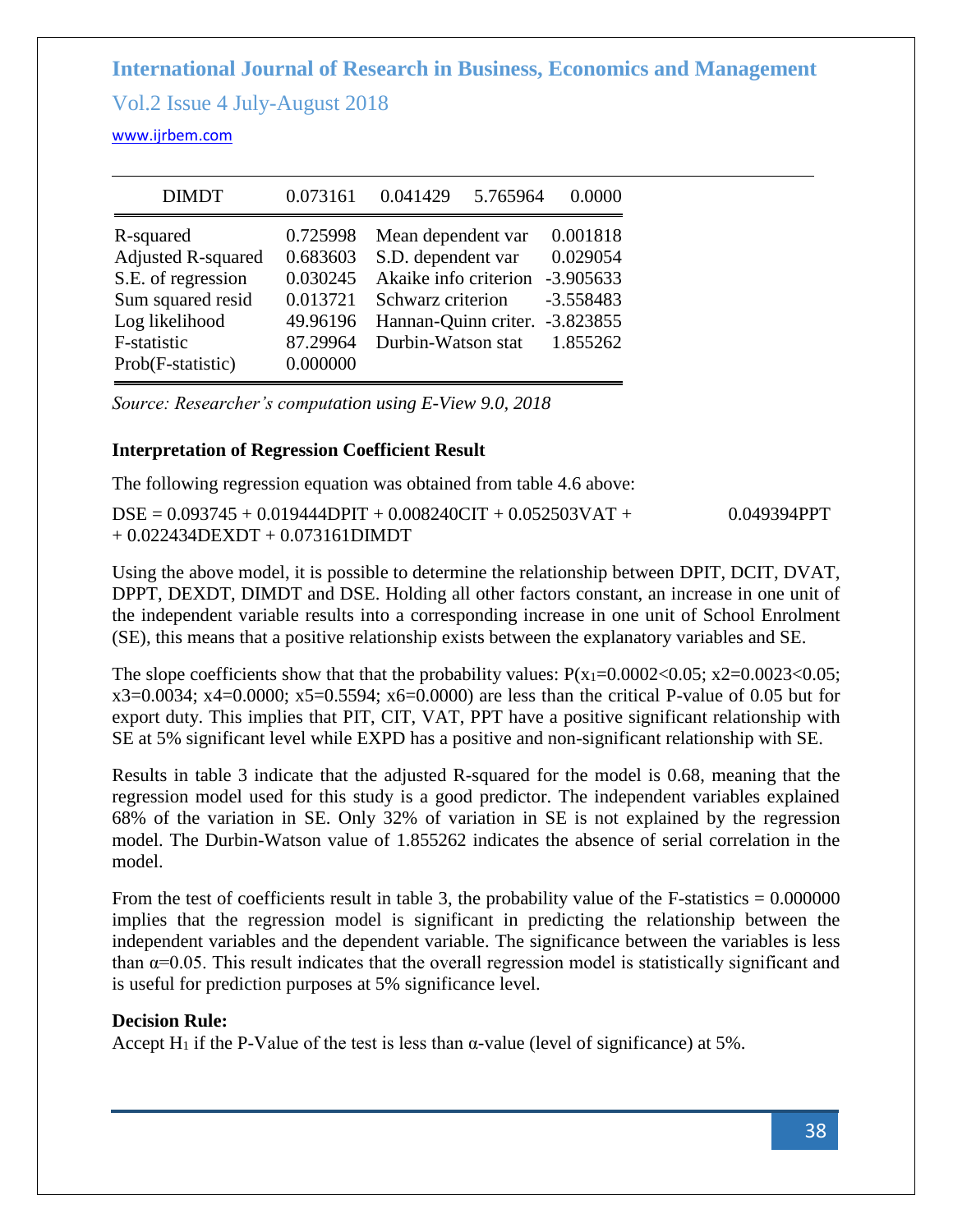Vol.2 Issue 4 July-August 2018

#### <www.ijrbem.com>

### **Decision:**

The P-Value of the test Prob(F-statistic) = 0.000000 is less than the  $\alpha$ -value of 0.05; therefore H<sub>1</sub> is accepted and Ho is rejected.

### **Conclusion:**

Since the p-value of the test is less than 0.05, then there exists enough evidence to reject the null hypothesis and conclude that tax revenue has a positive and statistically significant relationship with secondary school enrolment at 5% significant level.

### **Table 4 Granger Causality Test showing the Causality between DPIT, DCIT, DVAT, DPPT, DEXDT, DIMDT and DSE**

Pairwise Granger Causality Tests Date: 03/05/18 Time: 23:37 Sample: 1994 2016 Lags: 2

| Null Hypothesis:                        | Obs | <b>F-Statistic</b> | Prob.  |
|-----------------------------------------|-----|--------------------|--------|
| <b>DPIT</b> does not Granger Cause DSE  | 20  | 3.91451            | 0.0019 |
| DSE does not Granger Cause DPIT         |     | 1.94302            | 0.1777 |
| CIT does not Granger Cause DSE          | 20  | 4.36222            | 0.0001 |
| DSE does not Granger Cause CIT          |     | 0.50307            | 0.6145 |
| DVAT does not Granger Cause DSE         | 20  | 4.53270            | 0.0007 |
| DSE does not Granger Cause DVAT         |     | 0.21215            | 0.8112 |
| DPPT does not Granger Cause DSE         | 20  | 7.06686            | 0.0000 |
| DSE does not Granger Cause DPPT         |     | 0.05922            | 0.9427 |
| DEXDT does not Granger Cause DSE        | 20  | 3.13394            | 0.0029 |
| DSE does not Granger Cause DEXDT        |     | 1.25355            | 0.3137 |
| <b>DIMDT</b> does not Granger Cause DSE | 20  | 3.94641            | 0.0001 |
| DSE does not Granger Cause DIMDT        |     | 0.03364            | 0.9670 |

*Source: Researcher's computation using E-View 9.0, 2018*

# **Interpretation of Post Regression Analysis**

Table 4 shows that there is a unilateral causality between DPIT, DCIT, DVAT, DPPT, DEXDT, DIMDT and DSE since the P-values are statistically significant at 5% level. Moreover, at two (2) lags there is a statistically significant relationship between DPIT, DCIT, DVAT, DPPT, DEXDT,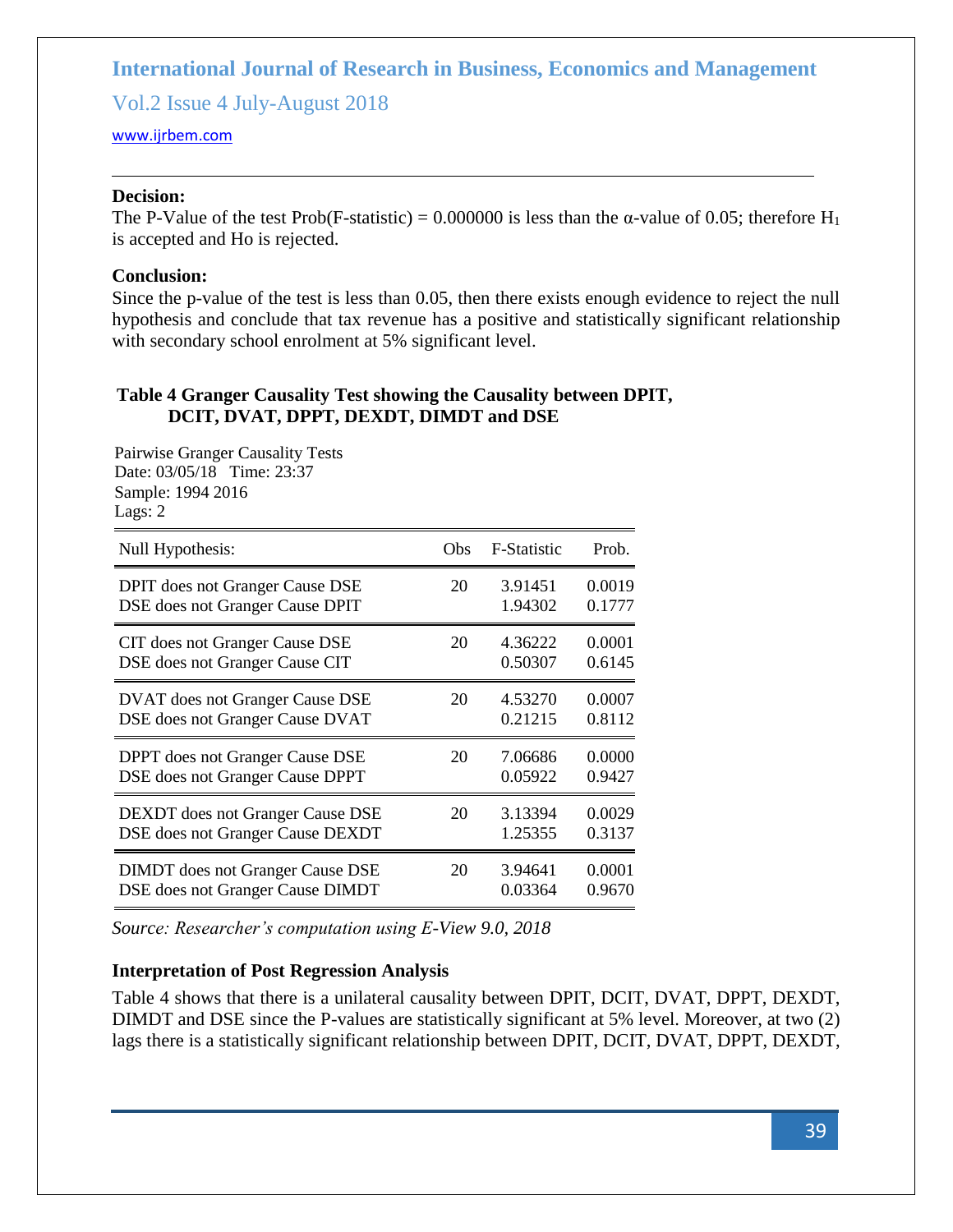Vol.2 Issue 4 July-August 2018

<www.ijrbem.com>

DIMDT and DSE. On the other hand, there is no reverse causation from DSE to DPIT, DCIT, DVAT, DPPT, DEXDT, DIMDT. This reinforces the fact that DPIT, DCIT, DVAT, DPPT, DEXDT, DIMDT Granger Causes DSE. Consequently, the null hypothesis is rejected for the alternative which states that PIT, CIT, VAT, PPT, EXDT, IMDT has a statistically significant effect on DSE in Nigeria at 5% level of significance.

#### **Table 5: Johansen Co-integration Test**

Date: 03/05/18 Time: 00:07 Sample (adjusted): 1996 2016 Included observations: 21 after adjustments Trend assumption: Linear deterministic trend Series: DSE DPIT CIT DVAT DPPT DEXDT DIMDT Lags interval (in first differences): No lags Unrestricted Cointegration Rank Test (Trace)

| Hypothesized<br>No. of $CE(s)$ | Eigenvalue | Trace<br><b>Statistic</b> | 0.05<br>Critical Value | $Prob.**$ |
|--------------------------------|------------|---------------------------|------------------------|-----------|
| None $*$                       | 0.903606   | 185.6430                  | 125.6154               | 0.0000    |
| At most $1 *$                  | 0.894372   | 136.5175                  | 95.75366               | 0.0000    |
| At most $2 *$                  | 0.809329   | 89.31312                  | 69.81889               | 0.0007    |
| At most $3 *$                  | 0.767517   | 84.51179                  | 57.85613               | 0.0004    |
| At most $4 *$                  | 0.675538   | 63.87413                  | 49.79707               | 0.0058    |
| At most $5 *$                  | 0.660510   | 50.32110                  | 45.49471               | 0.0068    |
| At most $6*$                   | 0.543426   | 33.93234                  | 30.84146               | 0.0343    |

Trace test indicates 7 cointegrating eqn(s) at the 0.05 level

\* denotes rejection of the hypothesis at the 0.05 level

\*\*MacKinnon-Haug-Michelis (1999) p-values

Unrestricted Cointegration Rank Test (Maximum Eigenvalue)

| Hypothesized<br>No. of $CE(s)$                                                                | Eigenvalue                                                           | Max-Eigen<br><b>Statistic</b>                                        | 0.05<br><b>Critical Value</b>                                        | $Prob.**$                                                |
|-----------------------------------------------------------------------------------------------|----------------------------------------------------------------------|----------------------------------------------------------------------|----------------------------------------------------------------------|----------------------------------------------------------|
| None $*$<br>At most $1 *$<br>At most $2 *$<br>At most $3 *$<br>At most $4 *$<br>At most $5 *$ | 0.903606<br>0.894372<br>0.809329<br>0.767517<br>0.675538<br>0.660510 | 49.12553<br>47.20439<br>44.80133<br>40.63766<br>37.55303<br>35.88757 | 46.23142<br>40.07757<br>38.87687<br>37.58434<br>35.13162<br>34.26460 | 0.0239<br>0.0067<br>0.0087<br>0.0096<br>0.0028<br>0.0152 |
| At most $6*$                                                                                  | 0.543426                                                             | 33.92347                                                             | 30.84166                                                             | 0.0343                                                   |

Max-eigenvalue test indicates 7 cointegrating eqn(s) at the 0.05 level

\* denotes rejection of the hypothesis at the 0.05 level

\*\*MacKinnon-Haug-Michelis (1999) p-values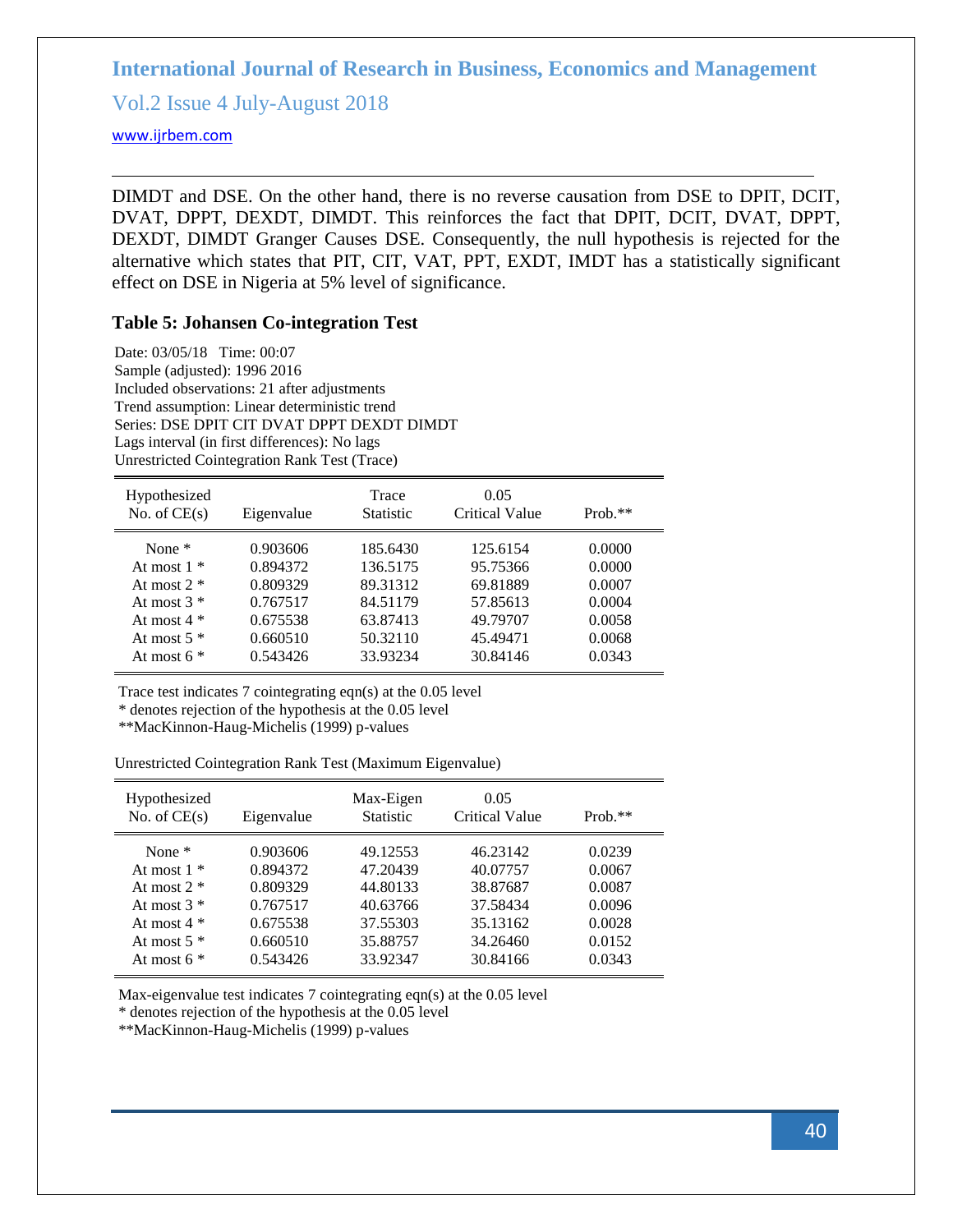Vol.2 Issue 4 July-August 2018

#### <www.ijrbem.com>

*Source: Researcher's computation using E-View 9.0, 2018*

#### **Interpretation of Diagnostic Result**

In table 5, the Johansen co-integration test was used to determine the existence of long-run equilibrium relationship among the variables under study. The Trace Statistic value and Max-Eigen Statistic are shown to be greater than the critical values at 1% and 5% levels, thus indicating 7 co-integrating equation at 5% levels. Therefore, the null hypothesis is rejected and its concluded that there exists long run equilibrium relationship between the dependent variable (SE) and independent variables (DPIT, DCIT, DVAT, DPPT, DEXDT, DIMDT). This implies that the regression model is not spurious and the conclusion thereof is valid.

# **Table 6: Error Correction Model**

Vector Error Correction Estimates Date: 03/05/18 Time: 09:29 Sample (adjusted): 1996 2016 Included observations: 21 after adjustments Standard errors in ( ) & t-statistics in [ ]

| Cointegrating Eq: | CointEq1     |
|-------------------|--------------|
| $DSE(-1)$         | 1.000000     |
| $DPIT(-1)$        | 0.090996     |
|                   | (0.08116)    |
|                   | [1.12123]    |
| $DCIT(-1)$        | $-0.076799$  |
|                   | (0.07419)    |
|                   | $[-1.03520]$ |
| $DVAT(-1)$        | 0.426663     |
|                   | (0.24161)    |
|                   | [1.76589]    |
| $DPPT(-1)$        | $-0.325988$  |
|                   | (0.05230)    |
|                   | $[-6.23309]$ |
| $DEXDT(-1)$       | $-0.302219$  |
|                   | (0.04315)    |
|                   | $[-7.00331]$ |
|                   |              |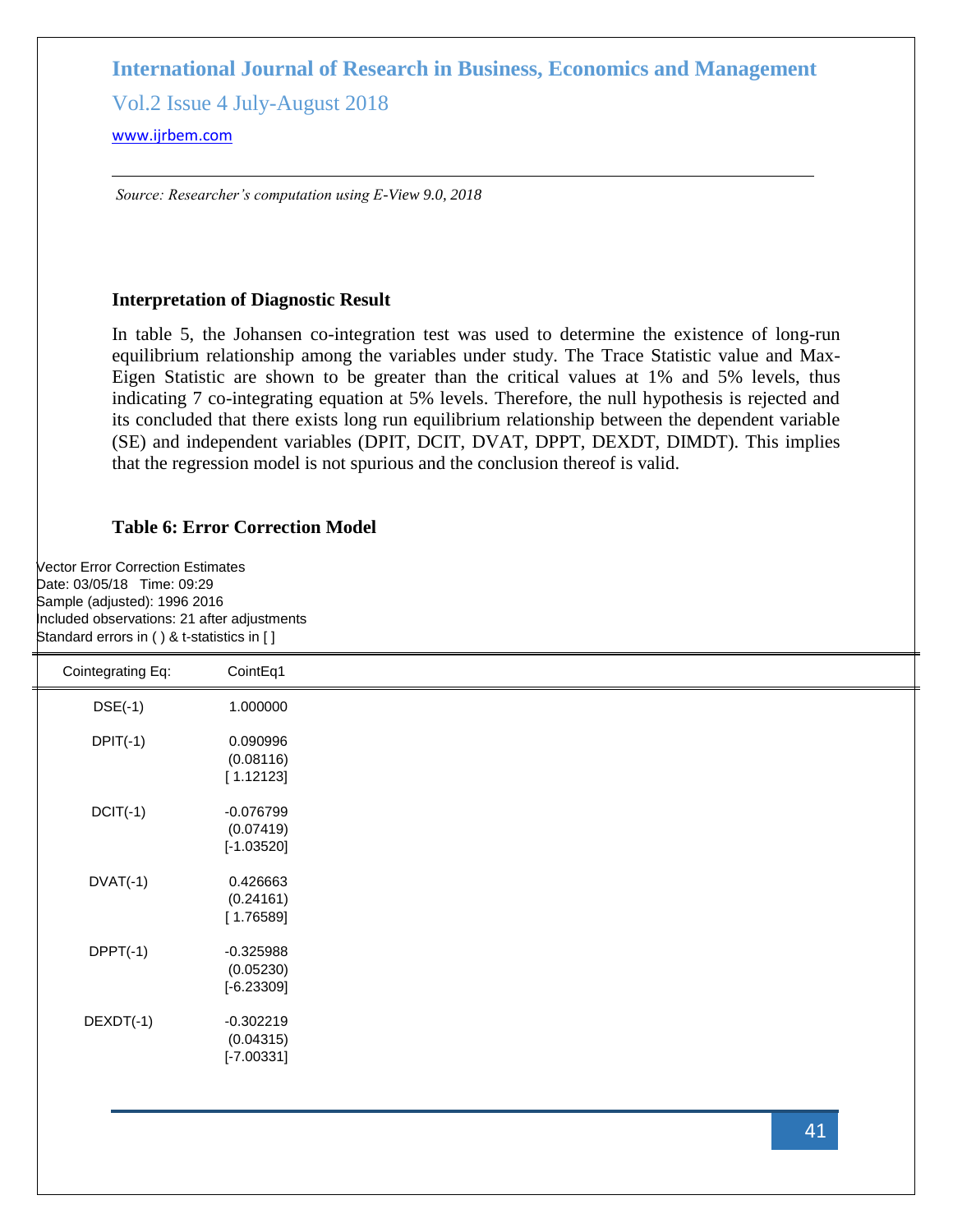# Vol.2 Issue 4 July-August 2018

### <www.ijrbem.com>

| $DIMDT(-1)$                                                                                                                                                           | 0.615865<br>(0.04893)<br>[12.5857]                                                                                         |                                                                                                                            |                                                                                                                               |                                                                                                                               |                                                                                                                            |                                                                                                                               |                                                                                                                            |
|-----------------------------------------------------------------------------------------------------------------------------------------------------------------------|----------------------------------------------------------------------------------------------------------------------------|----------------------------------------------------------------------------------------------------------------------------|-------------------------------------------------------------------------------------------------------------------------------|-------------------------------------------------------------------------------------------------------------------------------|----------------------------------------------------------------------------------------------------------------------------|-------------------------------------------------------------------------------------------------------------------------------|----------------------------------------------------------------------------------------------------------------------------|
| $\mathsf C$                                                                                                                                                           | $-0.040246$                                                                                                                |                                                                                                                            |                                                                                                                               |                                                                                                                               |                                                                                                                            |                                                                                                                               |                                                                                                                            |
| <b>Error Correction:</b>                                                                                                                                              | D(DSE)                                                                                                                     | D(DPIT)                                                                                                                    | D(DCIT)                                                                                                                       | D(DVAT)                                                                                                                       | D(DPPT)                                                                                                                    | D(DEXDT)                                                                                                                      | D(DIMDT)                                                                                                                   |
| CointEq1                                                                                                                                                              | $-0.257665$<br>(0.05000)<br>$[-5.15283]$                                                                                   | 0.128805<br>(0.39960)<br>[0.32233]                                                                                         | 0.174533<br>(0.24939)<br>[0.69982]                                                                                            | $-0.112757$<br>(0.07197)<br>$[-1.56677]$                                                                                      | 0.696013<br>(0.45704)<br>[1.52288]                                                                                         | $-0.351787$<br>(0.65294)<br>$[-0.53878]$                                                                                      | $-1.777108$<br>(0.40263)<br>$[-4.41378]$                                                                                   |
| C                                                                                                                                                                     | 0.000476<br>(0.00626)<br>[0.07606]                                                                                         | 0.002857<br>(0.05003)<br>[0.05711]                                                                                         | 0.008571<br>(0.03123)<br>[0.27450]                                                                                            | $-0.000952$<br>(0.00901)<br>$[-0.10570]$                                                                                      | $-0.020952$<br>(0.05722)<br>$[-0.36615]$                                                                                   | $-0.020476$<br>(0.08175)<br>$[-0.25047]$                                                                                      | $-0.017619$<br>(0.05041)<br>$[-0.34951]$                                                                                   |
| R-squared<br>Adj. R-squared<br>Sum sq. resids<br>S.E. equation<br>F-statistic<br>og likelihood<br><b>Akaike AIC</b><br>Schwarz SC<br>Mean dependent<br>S.D. dependent | 0.582891<br>0.560938<br>0.015640<br>0.028690<br>26.55167<br>45.82825<br>$-4.174119$<br>$-4.074640$<br>0.000476<br>0.043299 | 0.005439<br>$-0.046907$<br>0.998767<br>0.229274<br>0.103899<br>2.182732<br>$-0.017403$<br>0.082075<br>0.002857<br>0.224079 | 0.025129<br>$-0.026180$<br>0.389029<br>0.143092<br>0.489755<br>12.08283<br>$-0.960270$<br>$-0.860791$<br>0.008571<br>0.141255 | 0.114417<br>0.067807<br>0.032395<br>0.041292<br>2.454782<br>38.18201<br>$-3.445905$<br>$-3.346427$<br>$-0.000952$<br>0.042767 | 0.108783<br>0.061877<br>1.306507<br>0.262228<br>2.319159<br>$-0.637477$<br>0.251188<br>0.350667<br>$-0.020952$<br>0.270738 | 0.015048<br>$-0.036792$<br>2.666556<br>0.374627<br>0.290279<br>$-8.128495$<br>0.964619<br>1.064097<br>$-0.020476$<br>0.367920 | 0.506255<br>0.480269<br>1.013944<br>0.231010<br>19.48144<br>2.024371<br>$-0.002321$<br>0.097157<br>$-0.017619$<br>0.320436 |
| Determinant resid covariance (dof adj.)<br>Determinant resid covariance<br>og likelihood<br>Akaike information criterion<br>Schwarz criterion                         |                                                                                                                            | 3.26E-14<br>1.62E-14<br>124.8486<br>$-9.890343$<br>$-8.845821$                                                             |                                                                                                                               |                                                                                                                               |                                                                                                                            |                                                                                                                               |                                                                                                                            |

Source: Researcher's computation using E-View 9.0, 2018

### **Interpretation of Diagnostic Result**

This study employed the use of time series data for a period of 23 years ranging from 1994-2016. The multiple regression model was specified and then the residuals generated. The residuals were tested at first level and found to be stationary at 5% critical level. Thereafter, the Error Correction Model (ECM) was used. Meanwhile, the variables were individually tested for stationary at first difference; and they were found to be stationary on first difference. However the residuals found stationary, suggest that the variables were co-integrated in the long run.

Table 6 shows that the linear trend between DPIT, DCIT, DVAT, DPPT, DEXDT, DIMDT and DSE is cointegrated, that is, there is a long-term or equilibrium relationship between the dependent and independent variables. Of course, in the short-run there may disequilibrium and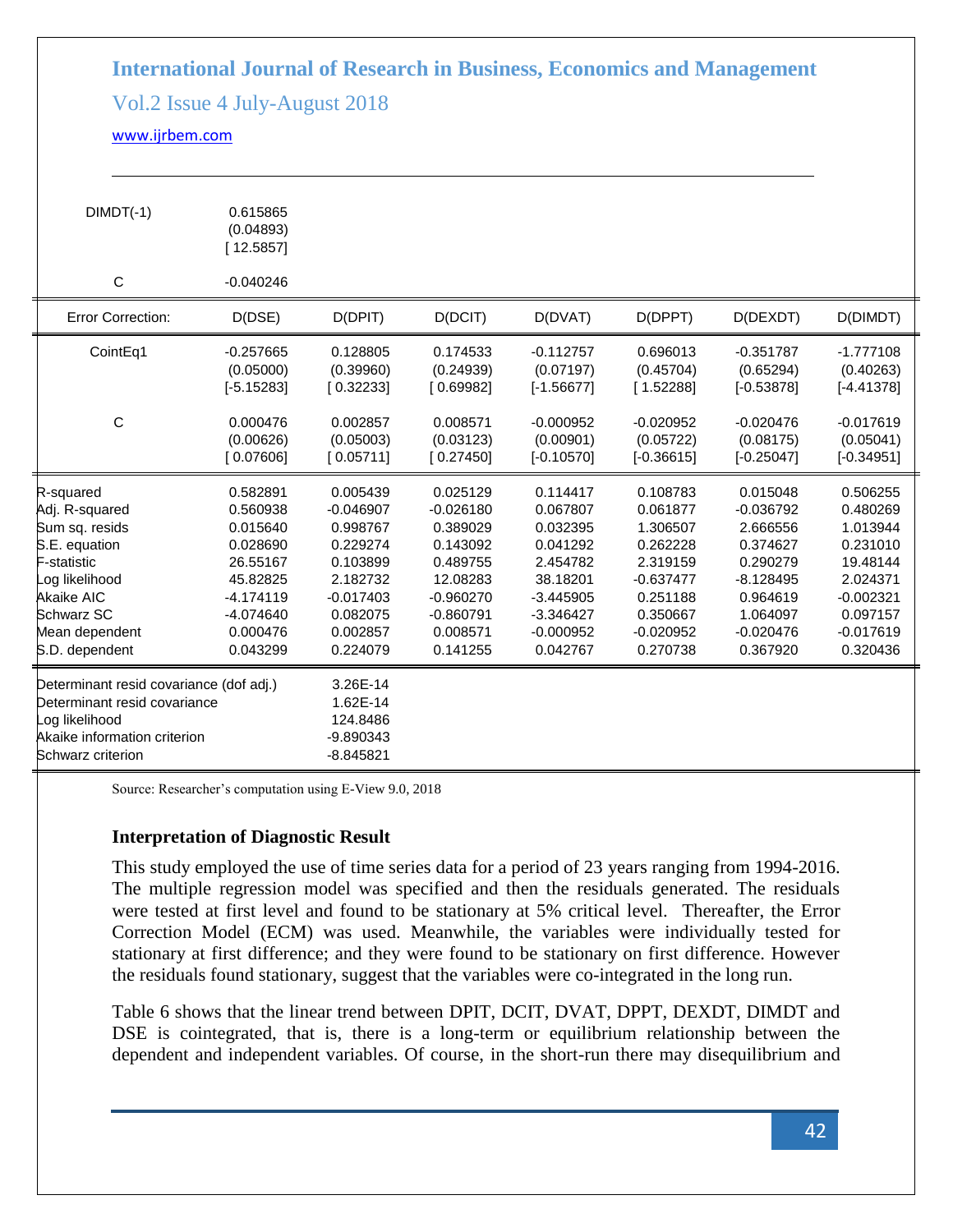Vol.2 Issue 4 July-August 2018

#### <www.ijrbem.com>

the equilibrium error (error term) could be tied to the short-run behaviour of SE to its long-run value. This therefore gave rise to the formulation and subsequent use of the Error Correction Model (ECM).

An examination of the F-stat. which explains the overall significance of the model with a probability of 0.0000, indicating that the model is statistically significant and that the model has the ability of explaining the actual behaviour of the dependent variable in the long run.

Statistically, the ECM is significant, suggesting that DSE adjusts to PIT, CIT, VAT, PPT, EXDT, IMDT with a lag.

# **Test of Hypothesis II**

**Ho2:** Tax Revenue has no significant effect on LEX in Nigeria

**H2:** Tax Revenue has significant effect on LEX in Nigeria

# **Model Specification**

LEX =  $\beta_0$  +  $\beta_1$ PIT +  $\beta_2$ CIT +  $\beta_3$ VAT +  $\beta_4$ PPT +  $\beta_5$ EXDT +  $\beta_6$ IMDT +  $\mu$  - **Ho**<sub>2</sub>

# **Table 7: Multiple Regression Analysis showing the relationship between DPIT, DCIT, DVAT, DPPT, DEXDT, DIMDT and DLEX**

Dependent Variable: DLEX Method: Least Squares Date: 03/05/18 Time: 00:55 Sample (adjusted): 1995 2016 Included observations: 22 after adjustments

| Variable    | Coefficient | Std. Error t-Statistic |             | Prob.  |
|-------------|-------------|------------------------|-------------|--------|
| C           | 0.001917    | 0.001596               | 1.201503    | 0.2482 |
| <b>DPIT</b> | 0.002924    | 0.011574               | 2.252657    | 0.0040 |
| <b>DCIT</b> | 0.007508    | 0.010717               | 4.700587    | 0.0003 |
| <b>DVAT</b> | $-0.002581$ | 0.033362               | $-0.077369$ | 0.9394 |
| <b>DPPT</b> | $-0.002529$ | 0.007100               | -3.356184   | 0.0067 |
|             |             |                        |             |        |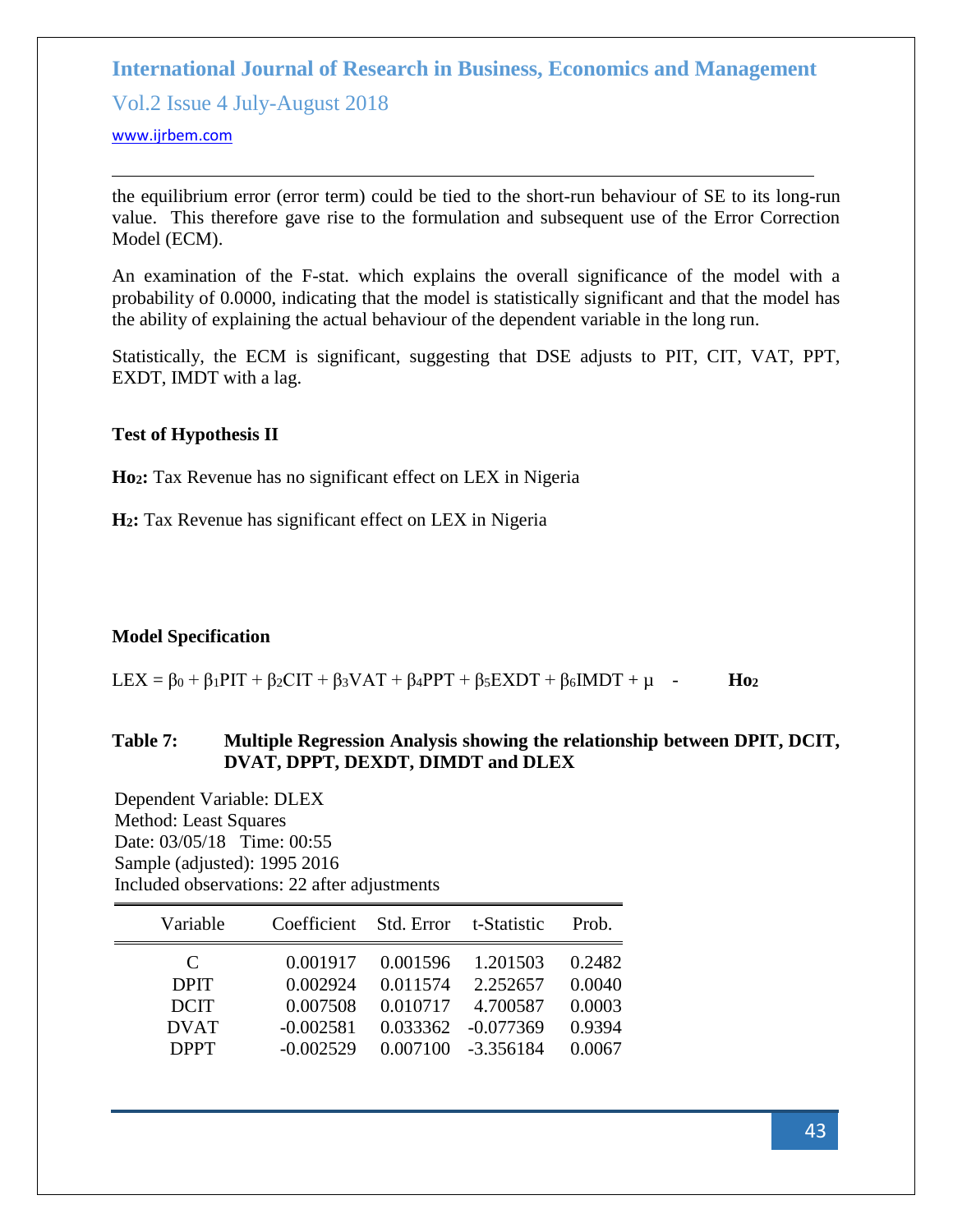Vol.2 Issue 4 July-August 2018

<www.ijrbem.com>

| <b>DEXDT</b><br><b>DIMDT</b>                                                                                                            | 0.005321<br>0.006507                                                             | 0.006295<br>0.845305<br>0.007144<br>0.910795                                                                                         | 0.4112<br>0.3768                                                              |
|-----------------------------------------------------------------------------------------------------------------------------------------|----------------------------------------------------------------------------------|--------------------------------------------------------------------------------------------------------------------------------------|-------------------------------------------------------------------------------|
| R-squared<br><b>Adjusted R-squared</b><br>S.E. of regression<br>Sum squared resid<br>Log likelihood<br>F-statistic<br>Prob(F-statistic) | 0.787391<br>0.637652<br>0.005085<br>0.000388<br>89.18903<br>63.76511<br>0.003427 | Mean dependent var<br>S.D. dependent var<br>Akaike info criterion<br>Schwarz criterion<br>Hannan-Quinn criter.<br>Durbin-Watson stat | 0.003182<br>0.004767<br>$-7.471730$<br>$-7.124580$<br>$-7.389952$<br>1.049061 |

*Source: Researcher's computation using E-View 9.0, 2018*

# **Interpretation of Regressed Result**

The regressed coefficient correlation result in table 4.7 shows the existence of a positive relationship between DPIT (β<sub>1=</sub>0.002924), DCIT (β<sub>2=</sub>0.007508), DEXDT (β<sub>5=</sub>0.005321), DIMDT (β<sub>6=</sub>0.006507) and DLEX; a negative association exist between DVAT (β<sub>3=</sub> -0.002581), DPPT  $(\beta_{4} = -0.002529)$  and DLEX. The probability values of the slope coefficient show that P(x<sub>1</sub>=0.0040; x<sub>2</sub>=0.0003; x<sub>3</sub>=0.9394; x<sub>4</sub>=0.0067; x<sub>5</sub>=0.4112; x<sub>6</sub> =0.3768). This implies that DPIT and DCIT have a positive and statistically significant relationship with DLEX at 5% level of significant, a negative and non-significant relationship exist between DLEX and DVAT, a negative but statistically significant relationship exist between DLEX and DPPT at 5% significant level, while a positive but non-significant relationship exist between DEXDT, DIMDT and DLEX.

Furthermore, the adjusted R- squared which is the coefficient of determination shows the magnitude of variations caused on DSE by the explanatory variables to be about 64%. This indicates that about 64% variation in school enrolment is attributed to the influence of the explanatory variables while the remaining 36% is caused by other explanatory factors outside this model and this is captured by the error term.

The Durbin-Watson value of 1.049061 indicates the absence of serial correlation in the model. The value of Prob(F-statistic) at 0.003427 indicates that the overall regression model is statistically significant and is useful for prediction purposes at 5% significance level.

### **Model Specification:**

 $DLEX = 0.001917 + 0.002924DPIT + 0.007508DCIT - 0.002581DVAT - 0.002529DPPT +$ 0.005321DEXDT + 0.006507DIMDT

The model shows that for there to be one unit increase in DLEX, there will be 0.002924, 0.007508, 0.005321 and 0.006507 multiplying effect of DPIT, DCIT, DEXDT and DIMDT. And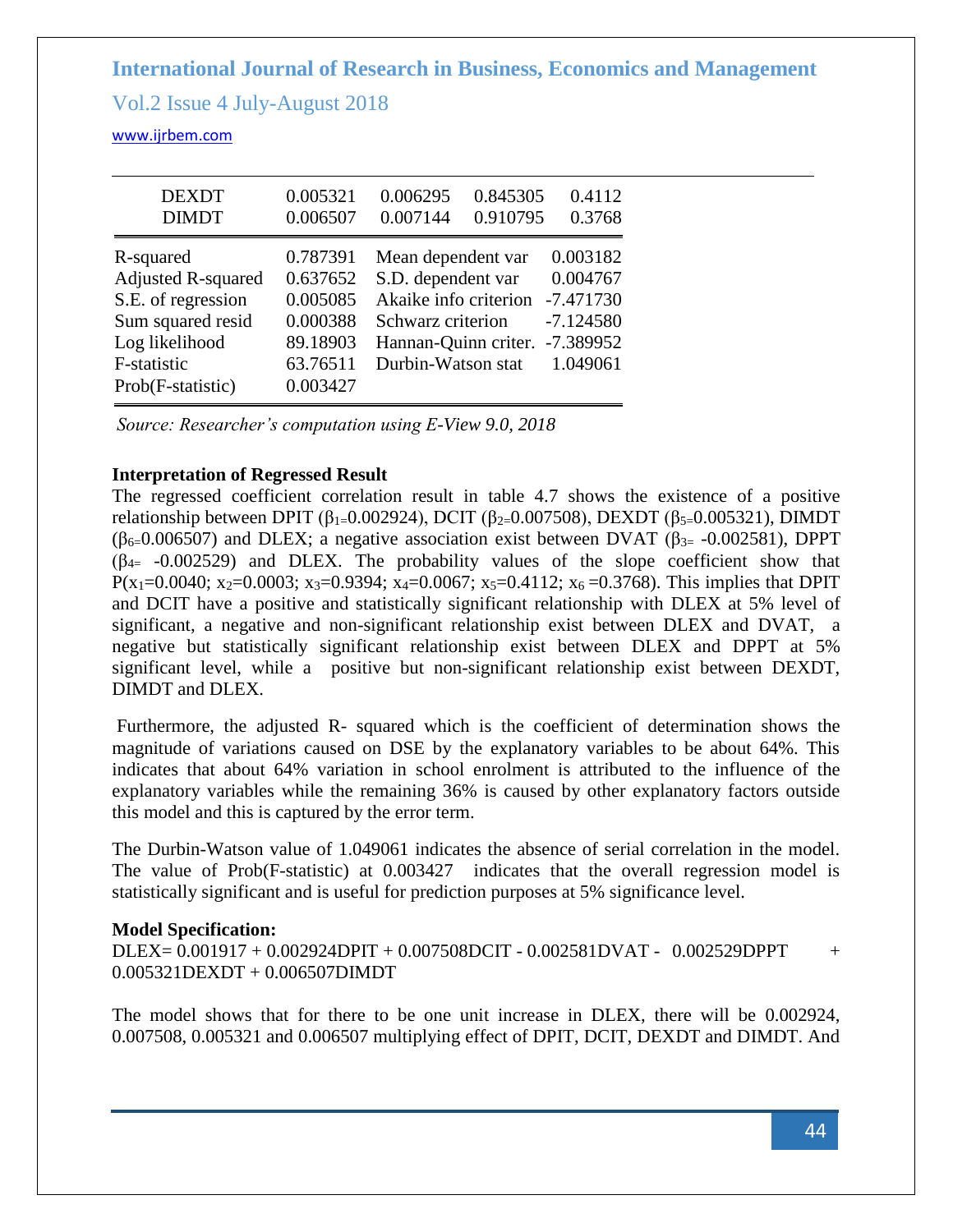Vol.2 Issue 4 July-August 2018

#### <www.ijrbem.com>

for there to be one unit increase in DLEX, there will be 0.002581 and 0.002529 multiplying effect decrease in DVAT and DPPT respectively.

#### **Decision Rule:**

Reject H<sub>0</sub> if the P-value of the test is less than  $\alpha$ -value (level of significance) at 5%, otherwise accept H1.

### **Decision:**

The P-value of the test (Prob > F = 0.003427) is less than 0.05. In view of the rule of thumb,  $H_1$ will be accepted and  $H_0$  rejected.

### **Conclusion:**

Since the p-value of the test is less than 0.05, then there exists enough evidence to reject the null hypothesis and conclude that taxation has a positive and statistically significant effect on life expectancy in Nigeria at 5% significant level.

# **Table 8: Granger Causality Test showing the Causality between DPIT, DCIT, DVAT, DPPT, DEXDT, DIMDT and DLEX**

Pairwise Granger Causality Tests Date: 03/05/18 Time: 00:56 Sample: 1994 2016 Lags: 2

| Null Hypothesis:                         | Obs | <b>F-Statistic</b> | Prob.  |
|------------------------------------------|-----|--------------------|--------|
| DPIT does not Granger Cause DLEX         | 20  | 4.26926            | 0.0006 |
| DLEX does not Granger Cause DPIT         |     | 1.99149            | 0.1710 |
| DCIT does not Granger Cause DLEX         | 20  | 5.66477            | 0.0000 |
| DLEX does not Granger Cause DCIT         |     | 0.07148            | 0.9313 |
| <b>DVAT</b> does not Granger Cause DLEX  | 20  | 3.68700            | 0.0084 |
| <b>DLEX</b> does not Granger Cause DVAT  |     | 0.14350            | 0.8675 |
| <b>DPPT</b> does not Granger Cause DLEX  | 20  | 3.85394            | 0.0008 |
| <b>DLEX</b> does not Granger Cause DPPT  |     | 1.02996            | 0.3809 |
| <b>DEXDT</b> does not Granger Cause DLEX | 20  | 4.96102            | 0.0002 |
| <b>DLEX</b> does not Granger Cause DEXDT |     | 0.03574            | 0.9650 |
| <b>DIMDT</b> does not Granger Cause DLEX | 20  | 5.88342            | 0.0000 |
| <b>DLEX</b> does not Granger Cause DIMDT |     | 1.95614            | 0.1758 |

*Source: Researcher's computation using E-View 9.0, 2017*

### **Interpretation of Post Regression Analysis**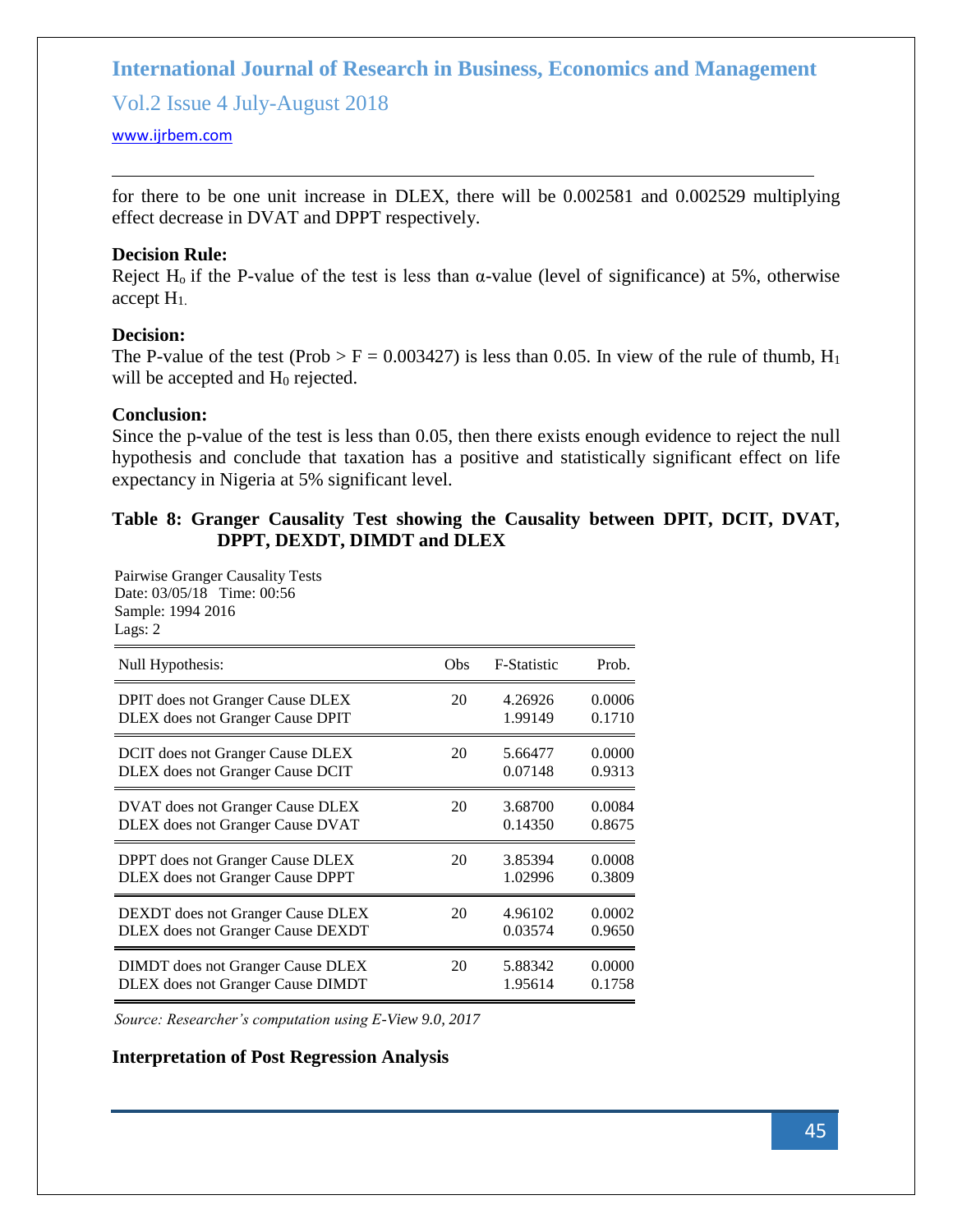Vol.2 Issue 4 July-August 2018

#### <www.ijrbem.com>

Table 8 shows that there is a unilateral causality between DPIT, DCIT, DVAT, DPPT, DEXDT, DIMDT and DLEX since the P-values are statistically significant at 5% level. Moreover, at two (2) lags there is a statistically significant relationship between DPIT, DCIT, DVAT, DPPT, DEXDT, DIMDT and DLEX. On the other hand, there is no reverse causation from DLEX to DPIT, DCIT, DVAT, DPPT, DEXDT, DIMDT. This establishes the fact that DPIT, DCIT, DVAT, DPPT, DEXDT, DIMDT Granger Causes DLEX. Consequently, the null hypothesis is rejected for the alternative which states that DPIT, DCIT, DVAT, DPPT, DEXDT, DIMDT has a statistically significant effect on DLEX in Nigeria at 5% level of significance.

#### **Table 9: Johansen Co-integration Test**

Date: 03/05/18 Time: 00:59 Sample (adjusted): 1996 2016 Included observations: 21 after adjustments Trend assumption: Linear deterministic trend Series: DLEX DPIT DCIT DVAT DPPT DEXDT DIMDT Lags interval (in first differences): No lags Unrestricted Cointegration Rank Test (Trace)

| Hypothesized<br>No. of $CE(s)$ | Eigenvalue | Trace<br><b>Statistic</b> | 0.05<br>Critical Value | $Prob.**$ |
|--------------------------------|------------|---------------------------|------------------------|-----------|
| None $*$                       | 0.940036   | 191.1100                  | 125.6154               | 0.0000    |
| At most $1 *$                  | 0.901446   | 132.0158                  | 95.75366               | 0.0000    |
| At most $2 *$                  | 0.872290   | 83.35557                  | 80.81889               | 0.0000    |
| At most $3 *$                  | 0.777988   | 72.28220                  | 67.85613               | 0.0000    |
| At most $4 *$                  | 0.750809   | 70.12791                  | 58.79707               | 0.0006    |
| At most $5$ $*$                | 0.655383   | 61.36501                  | 55.49471               | 0.0009    |
| At most $6 *$                  | 0.597054   | 45.43944                  | 43.84146               | 0.0413    |

Trace test indicates 7 cointegrating eqn(s) at the 0.05 level

\* denotes rejection of the hypothesis at the 0.05 level

\*\*MacKinnon-Haug-Michelis (1999) p-values

Unrestricted Cointegration Rank Test (Maximum Eigenvalue)

| Hypothesized<br>No. of $CE(s)$ | Eigenvalue | Max-Eigen<br><b>Statistic</b> | 0.05<br><b>Critical Value</b> | $Prob.**$ |  |
|--------------------------------|------------|-------------------------------|-------------------------------|-----------|--|
| None $*$                       | 0.940036   | 79.09427                      | 66.23142                      | 0.0000    |  |
| At most $1 *$                  | 0.901446   | 68.66019                      | 60.07757                      | 0.0000    |  |
| At most $2$ $*$                | 0.872290   | 61.07337                      | 58.87687                      | 0.0000    |  |
| At most $3$ *                  | 0.777988   | 56.15428                      | 47.58434                      | 0.0060    |  |
| At most $4 *$                  | 0.750809   | 47.76291                      | 41.13162                      | 0.0073    |  |
| At most $5$ $*$                | 0.655383   | 46.21062                      | 39.26460                      | 0.0182    |  |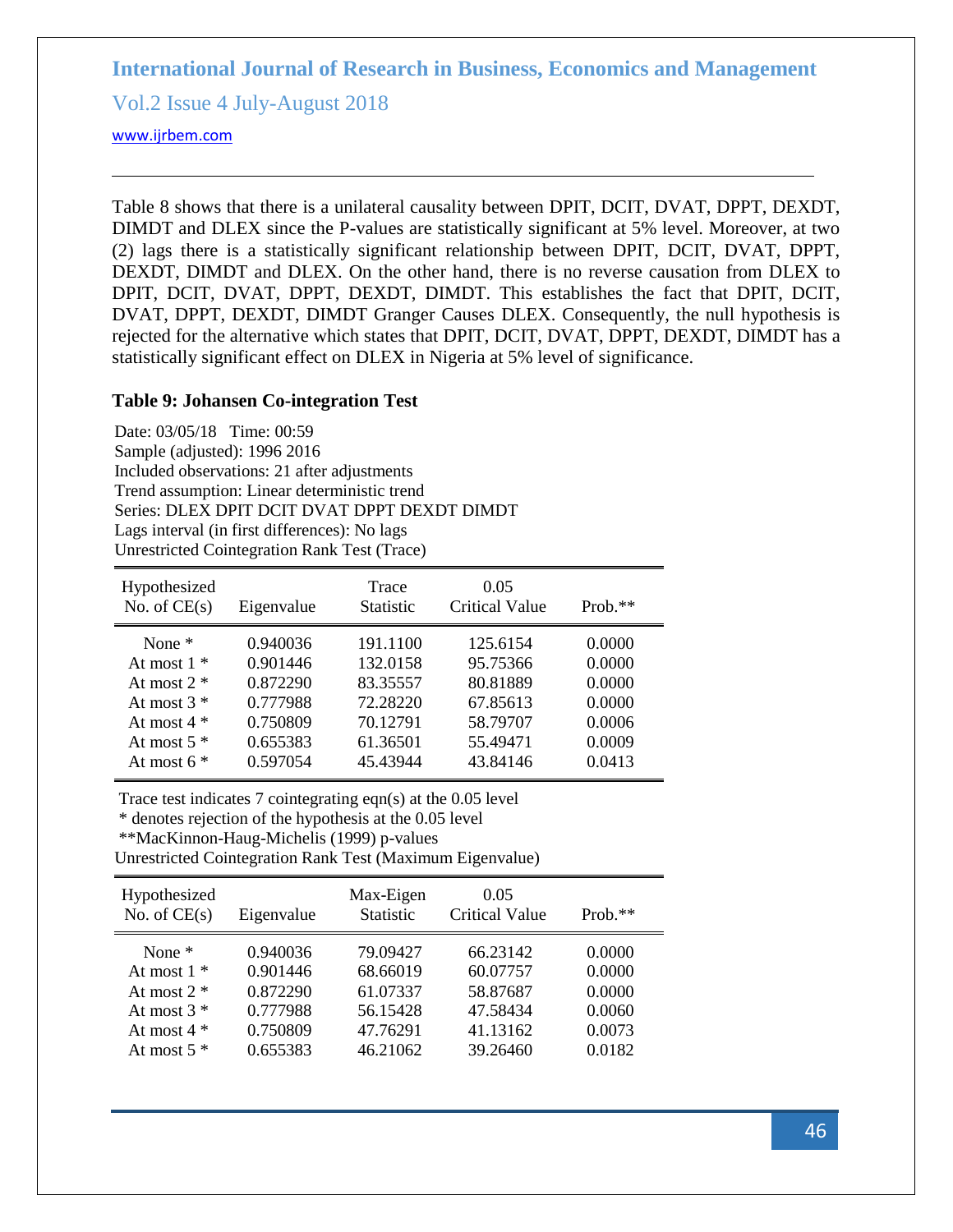Vol.2 Issue 4 July-August 2018

<www.ijrbem.com>

| At most $6 *$ | 0.597054 | 45.43944 | 43.84146 | 0.0413 |
|---------------|----------|----------|----------|--------|
|               |          |          |          |        |

Max-eigenvalue test indicates 7 cointegrating eqn(s) at the 0.05 level \* denotes rejection of the hypothesis at the 0.05 level

\*\*MacKinnon-Haug-Michelis (1999) p-values

*Source: Researcher's computation using E-View 9.0, 2018*

#### **Interpretation of Diagnostic Result**

In table 9, the Johansen co-integration test was used to determine the existence of long-run equilibrium relationship among the variables under study. The Trace Statistic value and Max-Eigen Statistic are shown to be greater than the critical values at 1% and 5% levels, thus indicating 7 co-integrating equation at 5% levels. Therefore, the null hypothesis is rejected and it is concluded that there exists long run equilibrium relationship between the dependent variable (DLEX) and independent variables (DPIT, DCIT, DVAT, DPPT, DEXDT, DIMDT). This implies that the regression model is not spurious and the conclusion thereof is valid.

### **Table 10: Error Correction Model**

Vector Error Correction Estimates Date: 03/05/18 Time: 09:33 Sample (adjusted): 1996 2016 Included observations: 21 after adjustments Standard errors in ( ) & t-statistics in [ ]

| Cointegrating Eq: | CointEq1     |  |
|-------------------|--------------|--|
| $DLEX(-1)$        | 1.000000     |  |
| $DPIT(-1)$        | $-0.024076$  |  |
|                   | (0.00389)    |  |
|                   | $[-6.19088]$ |  |
| $DCIT(-1)$        | $-0.022162$  |  |
|                   | (0.00355)    |  |
|                   | $[-6.23426]$ |  |
| $DVAT(-1)$        | 0.071362     |  |
|                   | (0.01158)    |  |
|                   | [6.16387]    |  |
| $DPPT(-1)$        | $-0.013297$  |  |
|                   | (0.00251)    |  |
|                   | $[-5.30603]$ |  |
| $DEXDT(-1)$       | $-0.014914$  |  |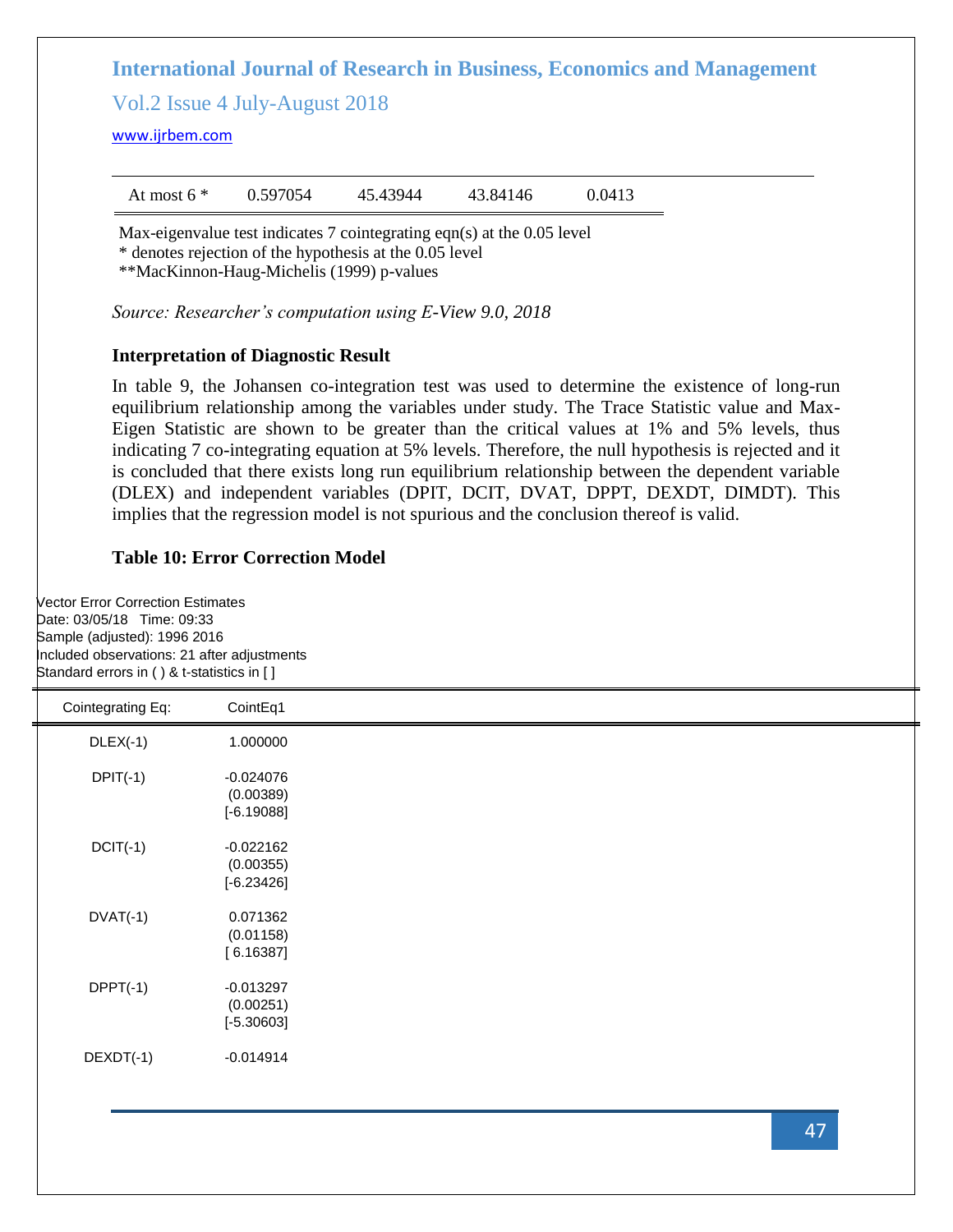# Vol.2 Issue 4 July-August 2018

### <www.ijrbem.com>

|                                                                                                                                                                        | (0.00207)<br>$[-7.21253]$                                                                                                  |                                                                                                                            |                                                                                                                            |                                                                                                                                  |                                                                                                                            |                                                                                                                            |                                                                                                                            |
|------------------------------------------------------------------------------------------------------------------------------------------------------------------------|----------------------------------------------------------------------------------------------------------------------------|----------------------------------------------------------------------------------------------------------------------------|----------------------------------------------------------------------------------------------------------------------------|----------------------------------------------------------------------------------------------------------------------------------|----------------------------------------------------------------------------------------------------------------------------|----------------------------------------------------------------------------------------------------------------------------|----------------------------------------------------------------------------------------------------------------------------|
| $DIMDT(-1)$                                                                                                                                                            | 0.011838<br>(0.00234)<br>[5.04869]                                                                                         |                                                                                                                            |                                                                                                                            |                                                                                                                                  |                                                                                                                            |                                                                                                                            |                                                                                                                            |
| C                                                                                                                                                                      | $-0.003169$                                                                                                                |                                                                                                                            |                                                                                                                            |                                                                                                                                  |                                                                                                                            |                                                                                                                            |                                                                                                                            |
| <b>Error Correction:</b>                                                                                                                                               | D(DLEX)                                                                                                                    | D(DPIT)                                                                                                                    | D(DCIT)                                                                                                                    | D(DVAT)                                                                                                                          | D(DPPT)                                                                                                                    | D(DEXDT)                                                                                                                   | D(DIMDT)                                                                                                                   |
| CointEq1                                                                                                                                                               | $-0.942147$<br>(0.18921)<br>$[-4.97942]$                                                                                   | 18.01670<br>(6.84789)<br>[2.63099]                                                                                         | 7.031221<br>(4.77717)<br>[1.47184]                                                                                         | $-0.595958$<br>(1.52047)<br>$[-0.39196]$                                                                                         | 16.86437<br>(8.85588)<br>[1.90431]                                                                                         | $-13.91925$<br>(12.7389)<br>$[-1.09265]$                                                                                   | $-21.36381$<br>(10.3348)<br>$[-2.06717]$                                                                                   |
| $\mathsf C$                                                                                                                                                            | 0.000476<br>(0.00119)<br>[0.40126]                                                                                         | 0.002857<br>(0.04295)<br>[0.06652]                                                                                         | 0.008571<br>(0.02996)<br>[0.28607]                                                                                         | $-0.000952$<br>(0.00954)<br>$[-0.09987]$                                                                                         | $-0.020952$<br>(0.05555)<br>$[-0.37721]$                                                                                   | $-0.020476$<br>(0.07990)<br>$[-0.25627]$                                                                                   | $-0.017619$<br>(0.06482)<br>$[-0.27181]$                                                                                   |
| R-squared<br>Adj. R-squared<br>Sum sq. resids<br>S.E. equation<br>F-statistic<br>Log likelihood<br><b>Akaike AIC</b><br>Schwarz SC<br>Mean dependent<br>S.D. dependent | 0.566157<br>0.543323<br>0.000562<br>0.005438<br>24.79464<br>80.75317<br>$-7.500302$<br>$-7.400824$<br>0.000476<br>0.008047 | 0.267034<br>0.228457<br>0.736065<br>0.196825<br>6.922084<br>5.387361<br>$-0.322606$<br>$-0.223127$<br>0.002857<br>0.224079 | 0.102347<br>0.055102<br>0.358215<br>0.137308<br>2.166311<br>12.94931<br>$-1.042792$<br>$-0.943313$<br>0.008571<br>0.141255 | 0.008021<br>$-0.044188$<br>0.036288<br>0.043702<br>0.153630<br>36.99073<br>$-3.332450$<br>$-3.232972$<br>$-0.000952$<br>0.042767 | 0.160273<br>0.116077<br>1.231023<br>0.254540<br>3.626408<br>$-0.012605$<br>0.191677<br>0.291155<br>$-0.020952$<br>0.270738 | 0.059121<br>0.009602<br>2.547236<br>0.366149<br>1.193892<br>$-7.647817$<br>0.918840<br>1.018318<br>$-0.020476$<br>0.367920 | 0.183609<br>0.140641<br>1.676524<br>0.297049<br>4.273172<br>$-3.255813$<br>0.500554<br>0.600032<br>$-0.017619$<br>0.320436 |
| Determinant resid covariance (dof adj.)<br>Determinant resid covariance<br>Log likelihood<br>Akaike information criterion<br>Schwarz criterion                         |                                                                                                                            | 1.32E-15<br>6.57E-16<br>158.4849<br>-13.09380<br>$-12.04928$                                                               |                                                                                                                            |                                                                                                                                  |                                                                                                                            |                                                                                                                            |                                                                                                                            |

Source: Researcher's computation using E-View 9.0, 2018

### **Interpretation of Diagnostic Result**

This study employed the use of time series data for a period of 23 years ranging from 1994-2016. The multiple regression model was specified and then the residuals generated. The residuals were tested at first level and found to be stationary at 5% critical level. Thereafter, the Error Correction Model (ECM) was used. Meanwhile, the variables were individually tested for stationary at first difference; and they were found to be stationary on first difference. However the residuals found stationary, suggest that the variables were co-integrated in the long run.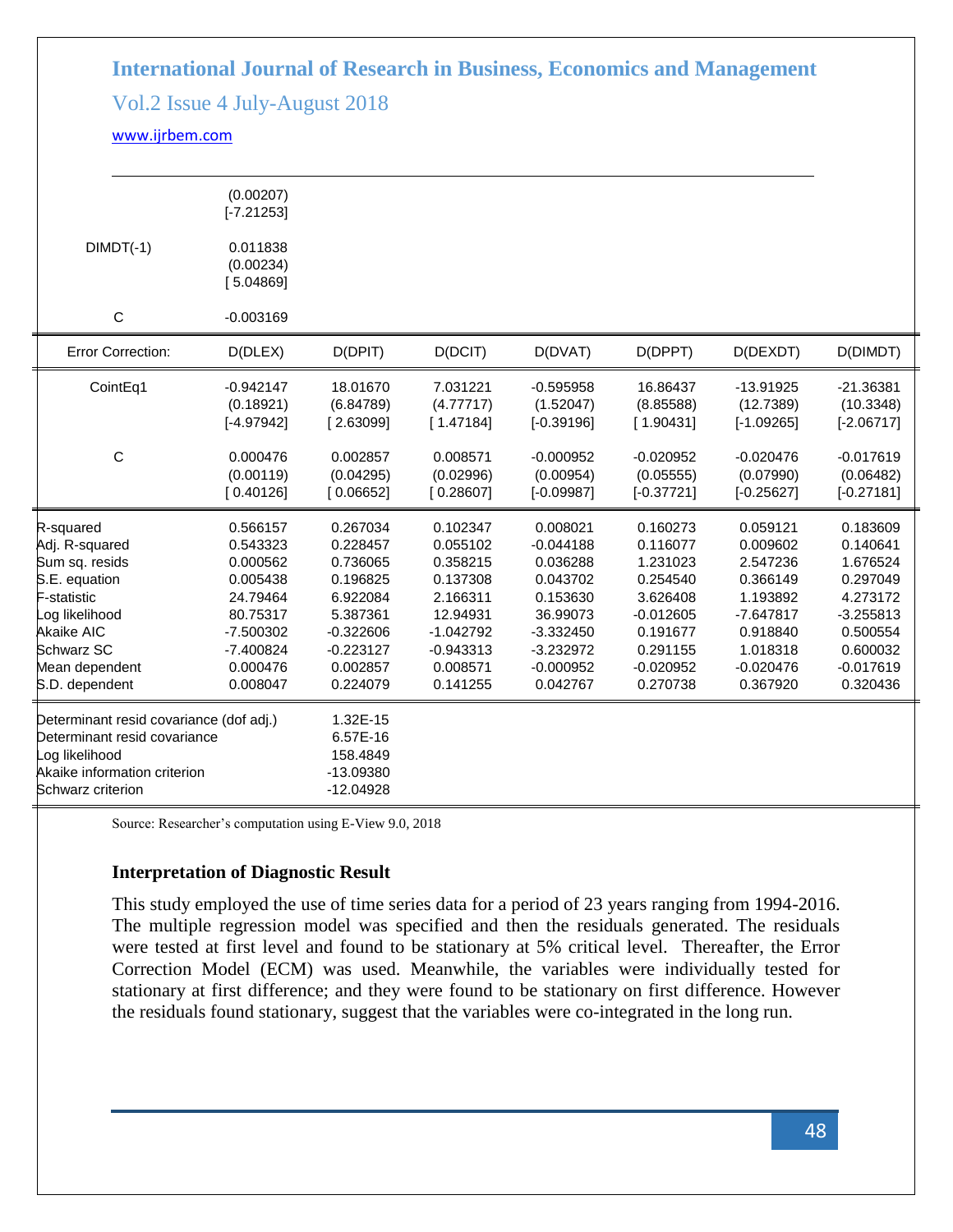Vol.2 Issue 4 July-August 2018

#### <www.ijrbem.com>

Table 10 shows that the linear trend between DPIT, DCIT, DVAT, DPPT, DEXDT, DIMDT and DLEX is co-integrated, that is, there is a long-term or equilibrium relationship between the dependent and independent variables. Of course, in the short-run there may disequilibrium and the equilibrium error (error term) could be tied to the short-run behaviour of DLEX to its longrun value. This therefore gave rise to the formulation and subsequent use of the Error Correction Model (ECM).

An examination of the F-stat. which explains the overall significance of the model with a probability of 0.0000, indicating that the model is statistically significant and that the model has the ability of explaining the actual behaviour of the dependent variable in the long run. Statistically, the ECM is significant, suggesting that DLEX adjusts to PIT, CIT, VAT, PPT, EXDT, IMDT with a lag.

# **Test of Hypothesis III**

**Ho3:** Tax Revenue has no significant effect on PCI in Nigeria.

**H3:** Tax Revenue has significant effect on PCI in Nigeria.

### **Model Specification**

 $PCI = \beta_0 + \beta_1PIT + \beta_2CIT + \beta_3VAT + \beta_4PPT + \beta_5EXDT + \beta_6IMDT + \mu$  - **Ho**<sub>3</sub>

# **Table 11: Multiple Regression Analysis showing the relationship between DPIT, DCIT, DVAT, DPPT, DEXDT, DIMDT and DPCI**

Dependent Variable: DPCI Method: Least Squares Date: 03/05/18 Time: 07:58 Sample (adjusted): 1995 2016 Included observations: 22 after adjustments

| Variable    | Coefficient | Std. Error t-Statistic |                    | Prob.  |
|-------------|-------------|------------------------|--------------------|--------|
| C           | $-0.113134$ |                        | 0.124932 -0.905564 | 0.3795 |
| <b>DPIT</b> | $-0.072558$ | 0.050803               | $-4.428204$        | 0.0000 |
| <b>DCIT</b> | $-0.016924$ | 0.023707               | -4.713877          | 0.0000 |
| <b>DVAT</b> | 0.141595    | 0.147566               | 0.959537           | 0.3525 |
| <b>DPPT</b> | 0.050604    | 0.031485               | 4.607255           | 0.0000 |
|             |             |                        |                    |        |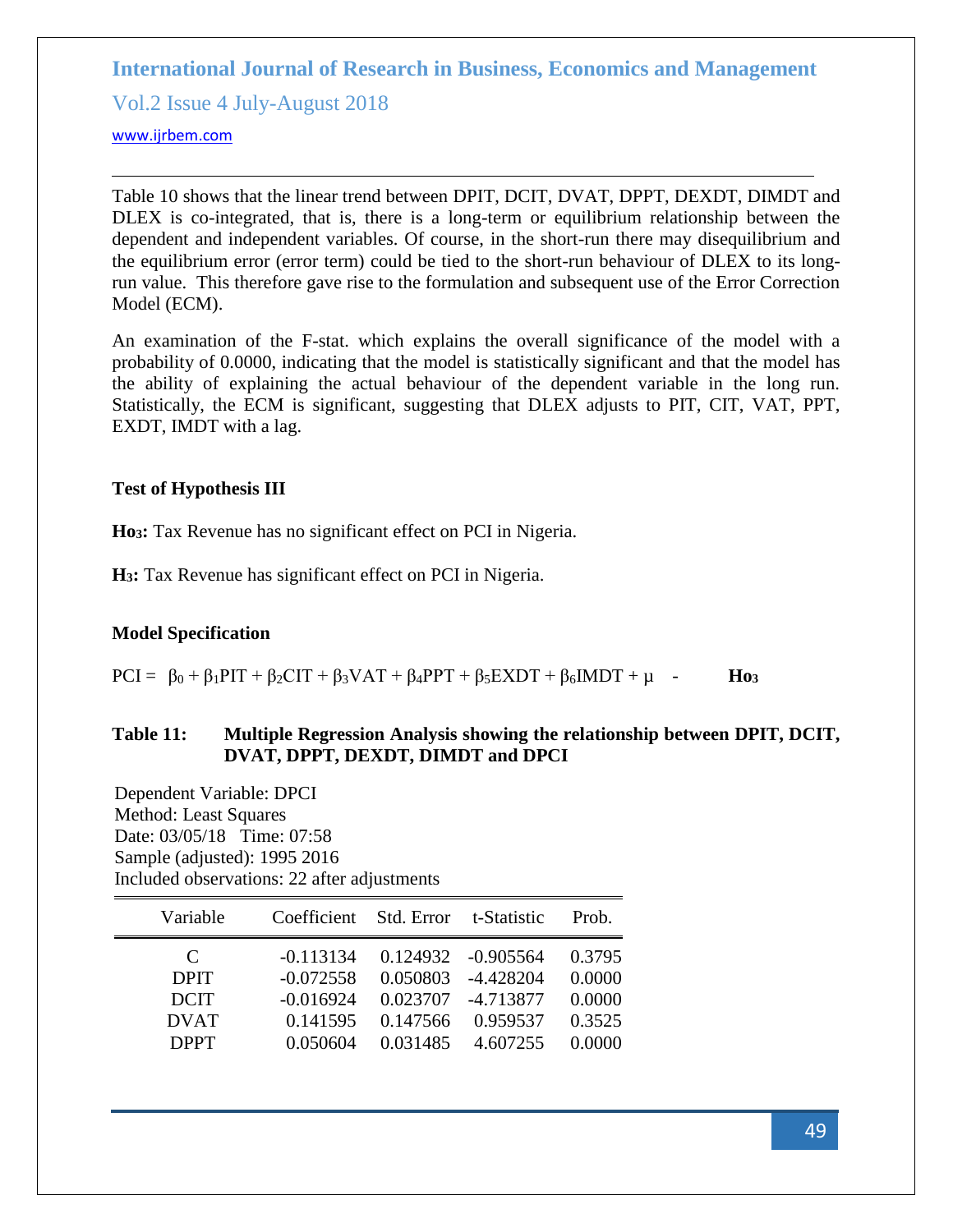Vol.2 Issue 4 July-August 2018

<www.ijrbem.com>

| <b>DEXDT</b><br><b>IMDT</b>                                                                                                             | $-0.001085$<br>0.026081                                                          | 0.024598<br>$-0.044110$<br>0.018759<br>3.390324                                                                                      | 0.9654<br>0.0007                                                              |
|-----------------------------------------------------------------------------------------------------------------------------------------|----------------------------------------------------------------------------------|--------------------------------------------------------------------------------------------------------------------------------------|-------------------------------------------------------------------------------|
| R-squared<br><b>Adjusted R-squared</b><br>S.E. of regression<br>Sum squared resid<br>Log likelihood<br>F-statistic<br>Prob(F-statistic) | 0.673417<br>0.522784<br>0.022461<br>0.007567<br>56.50776<br>21.48893<br>0.002483 | Mean dependent var<br>S.D. dependent var<br>Akaike info criterion<br>Schwarz criterion<br>Hannan-Quinn criter.<br>Durbin-Watson stat | 0.013182<br>0.023981<br>$-4.500705$<br>$-4.153556$<br>$-4.418927$<br>1.931313 |

*Source: Researcher's computation using E-View 9.0, 2018*

# **Interpretation of Regressed Result**

Table 11 shows a negative and statistically significant relationship between DPIT, DCIT and DPCI, a positive and non-significant relationship between DPCI and DVAT, a positive and statistically significant relationship between DPPT, DIMDT and DPCI at 5% significant level, while a negative and non-significant relationship exist between DPCI and DEXDT. The prob. (Fstatistic) which is used to test the overall significance of a model reveals that the tested variables have a collective, statistically significant relationship at 5% level of significance.

# **Decision Rule:**

Reject H<sub>0</sub> if the P-value of the test is less than  $\alpha$ -value (level of significance) at 5%, otherwise accept H1.

# **Decision:**

The P-value of the test (Prob > F = 0.002483) is less than 0.05. In view of the rule of thumb,  $H_1$ will be accepted and H<sub>0</sub> rejected.

# **Conclusion:**

Since the p-value of the test is less than 0.05, then there exists enough evidence to reject the null hypothesis and conclude that taxation has a positive and statistically significant effect on Per Capita Income in Nigeria at 5% significant level.

**Table 12: Granger Causality Test showing the Causality between DPIT, DCIT, DVAT, DPPT, DEXDT, DIMDT and DPCI**

Pairwise Granger Causality Tests Date: 03/05/18 Time: 08:00 Sample: 1994 2016 Lags: 2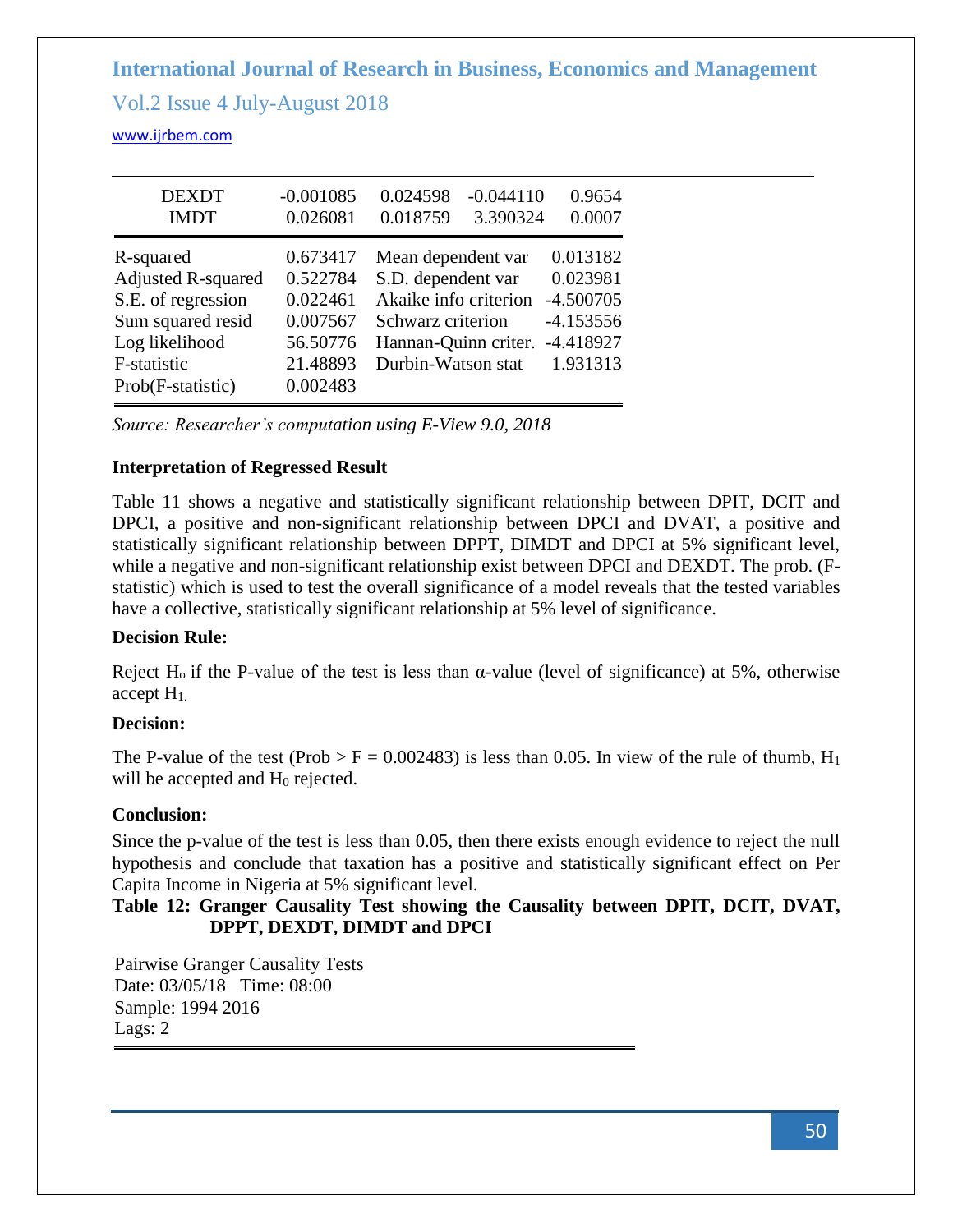# Vol.2 Issue 4 July-August 2018

#### <www.ijrbem.com>

| Null Hypothesis:                         | Obs. | F-Statistic | Prob.  |
|------------------------------------------|------|-------------|--------|
| <b>DPIT</b> does not Granger Cause DPCI  | 20   | 2.40272     | 0.1244 |
| DPCI does not Granger Cause DPIT         |      | 0.86574     | 0.4407 |
| CIT does not Granger Cause DPCI          | 20   | 5.60218     | 0.0200 |
| DPCI does not Granger Cause CIT          |      | 2.61037     | 0.1065 |
| <b>DVAT</b> does not Granger Cause DPCI  | 20   | 10.3535     | 0.0021 |
| DPCI does not Granger Cause DVAT         |      | 0.59746     | 0.5628 |
| <b>DPPT</b> does not Granger Cause DPCI  | 20   | 7.43824     | 0.0063 |
| <b>DPCI</b> does not Granger Cause DPPT  |      | 0.19524     | 0.8247 |
| <b>DEXDT</b> does not Granger Cause DPCI | 20   | 5.84286     | 0.0019 |
| <b>DPCI</b> does not Granger Cause DEXDT |      | 0.02049     | 0.9797 |
| <b>IMDT</b> does not Granger Cause DPCI  | 20   | 8.22479     | 0.0031 |
| <b>DPCI</b> does not Granger Cause IMDT  |      | 0.58628     | 0.5687 |

*Source: Researcher's computation using E-View 9.0, 2018*

### **Interpretation of Post Regression Analysis**

Table 12 shows that there is a unilateral causality between DPIT, DCIT, DVAT, DPPT, DEXDT, DIMDT and DPCI, since the P-values are statistically significant at 5% level. Moreover, at two (2) lags there is a statistically significant relationship between DPIT, DCIT, DVAT, DPPT, DEXDT, DIMDT and DPCI. On the other hand, there is no reverse causation from DPCI to DPIT, DCIT, DVAT, DPPT, DEXDT, DIMDT. This establishes the fact that DPIT, DCIT, DVAT, DPPT, DEXDT, DIMDT Granger Causes DPCI. Consequently, the null hypothesis is rejected for the alternative which states that DPIT, DCIT, DVAT, DPPT, DEXDT, DIMDT has a statistically significant effect on DPCI in Nigeria at 5% level of significance.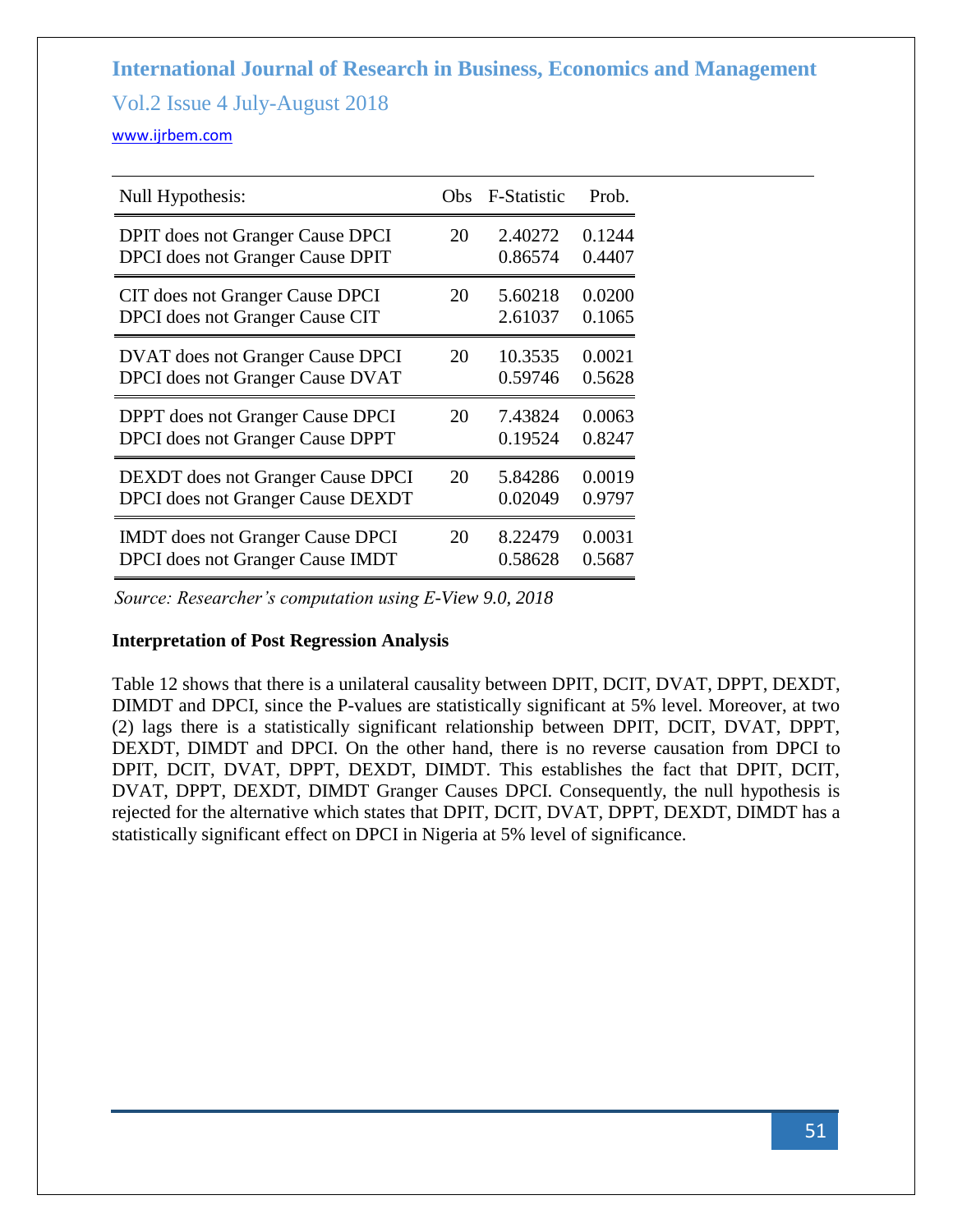Vol.2 Issue 4 July-August 2018

<www.ijrbem.com>

# **Table 13: Johansen Co-integration Test**

Date: 03/05/18 Time: 08:03 Sample (adjusted): 1996 2016 Included observations: 21 after adjustments Trend assumption: Linear deterministic trend Series: DPCI DPIT CIT DVAT DPPT DEXDT IMDT Lags interval (in first differences): No lags

Unrestricted Cointegration Rank Test (Trace)

| No. of $CE(s)$<br>Eigenvalue                                                                                                                                                                                                                                                                                                                                                                                                                   | $Prob.**$ |
|------------------------------------------------------------------------------------------------------------------------------------------------------------------------------------------------------------------------------------------------------------------------------------------------------------------------------------------------------------------------------------------------------------------------------------------------|-----------|
| 0.903178<br>0.0001<br>142.4423<br>125.6154<br>None $*$<br>0.758175<br>133.0987<br>0.0017<br>115.7536<br>At most $1$ *<br>103.5953<br>109.8189<br>0.0028<br>0.729121<br>At most $2 *$<br>96.17179<br>107.8513<br>0.0031<br>0.655088<br>At most $3 *$<br>0.589403<br>90.97225<br>89.79707<br>0.0034<br>At most $4 *$<br>0.543867<br>79.13211<br>0.0040<br>65.49471<br>At most $5*$<br>0.509404<br>0.0043<br>71.06393<br>At most $6*$<br>53.84166 |           |

Trace test indicates 7 cointegrating eqn(s) at the 0.05 level

\* denotes rejection of the hypothesis at the 0.05 level

\*\*MacKinnon-Haug-Michelis (1999) p-values

Unrestricted Cointegration Rank Test (Maximum Eigenvalue)

| Hypothesized<br>No. of $CE(s)$ | Eigenvalue | Max-Eigen<br><b>Statistic</b> | 0.05<br><b>Critical Value</b> | Prob.** |
|--------------------------------|------------|-------------------------------|-------------------------------|---------|
| None $*$                       | 0.903178   | 99.03245                      | 86.23142                      | 0.0003  |
| At most $1 *$                  | 0.758175   | 94.81034                      | 80.07757                      | 0.0005  |
| At most $2 *$                  | 0.729121   | 87.42774                      | 78.87687                      | 0.0012  |
| At most $3*$                   | 0.655088   | 81.19954                      | 77.58434                      | 0.0023  |
| At most $4 *$                  | 0.589403   | 78.05904                      | 61.13162                      | 0.0031  |
| At most $5$ $*$                | 0.543867   | 73.84928                      | 58.26460                      | 0.0039  |
| At most $6*$                   | 0.509404   | 71.06393                      | 53.84166                      | 0.0043  |

Max-eigenvalue test indicates 7 cointegrating eqn(s) at the 0.05 level

\* denotes rejection of the hypothesis at the 0.05 level

\*\*MacKinnon-Haug-Michelis (1999) p-values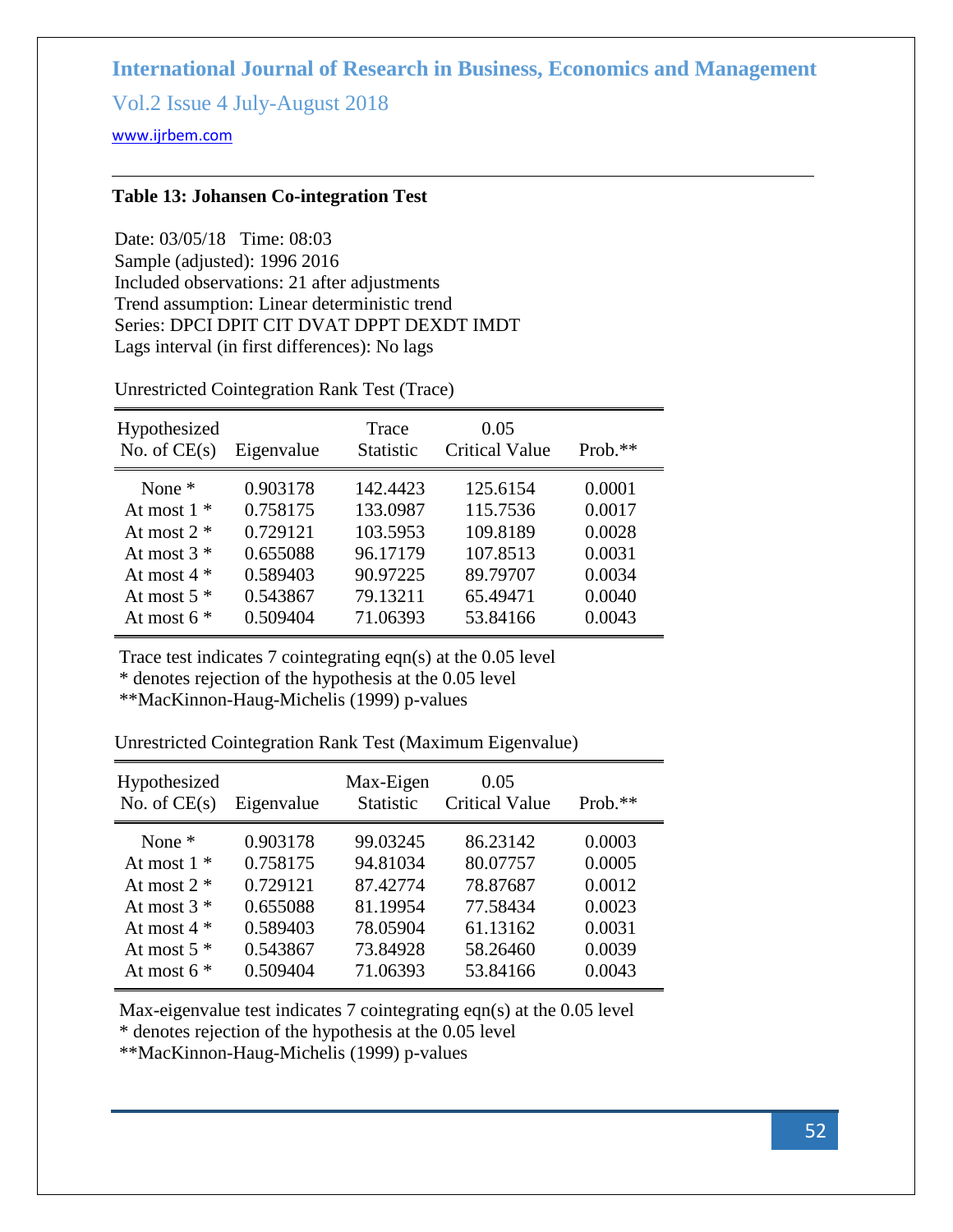Vol.2 Issue 4 July-August 2018

<www.ijrbem.com>

*Source: Researcher's computation using E-View 9.0, 2018*

# **Interpretation of Diagnostic Result**

In table 13, the Johansen co-integration test was used to determine the existence of long-run equilibrium relationship among the variables under study. The Trace Statistic value and Max-Eigen Statistic are shown to be greater than the critical values at 1% and 5% levels, thus indicating 7 co-integrating equation at 5% levels. Therefore, the null hypothesis is rejected and it is concluded that there exists long run equilibrium relationship between the dependent variable (DPCI) and independent variables (DPIT, DCIT, DVAT, DPPT, DEXDT, DIMDT). This implies that the regression model is not spurious and the conclusion thereof is valid.

# **Table 14: Error Correction Model**

Vector Error Correction Estimates Date: 03/05/18 Time: 09:37 Sample (adjusted): 1996 2016 Included observations: 21 after adjustments Standard errors in ( ) & t-statistics in [ ]

| Cointegrating Eq: | CointEq1                                 |  |
|-------------------|------------------------------------------|--|
| $DPCI(-1)$        | 1.000000                                 |  |
| $DPIT(-1)$        | 2.097585<br>(0.48435)<br>[4.33069]       |  |
| $DCIT(-1)$        | 0.150167<br>(0.44276)<br>[0.33916]       |  |
| $DYAT(-1)$        | $-4.832991$<br>(1.44197)<br>$[-3.35167]$ |  |
| $DPPT(-1)$        | 1.361898<br>(0.31213)<br>[4.36328]       |  |
| DEXDT(-1)         | 1.275744<br>(0.25754)<br>[4.95350]       |  |
| $DIMDT(-1)$       | $-3.490667$<br>(0.29204)                 |  |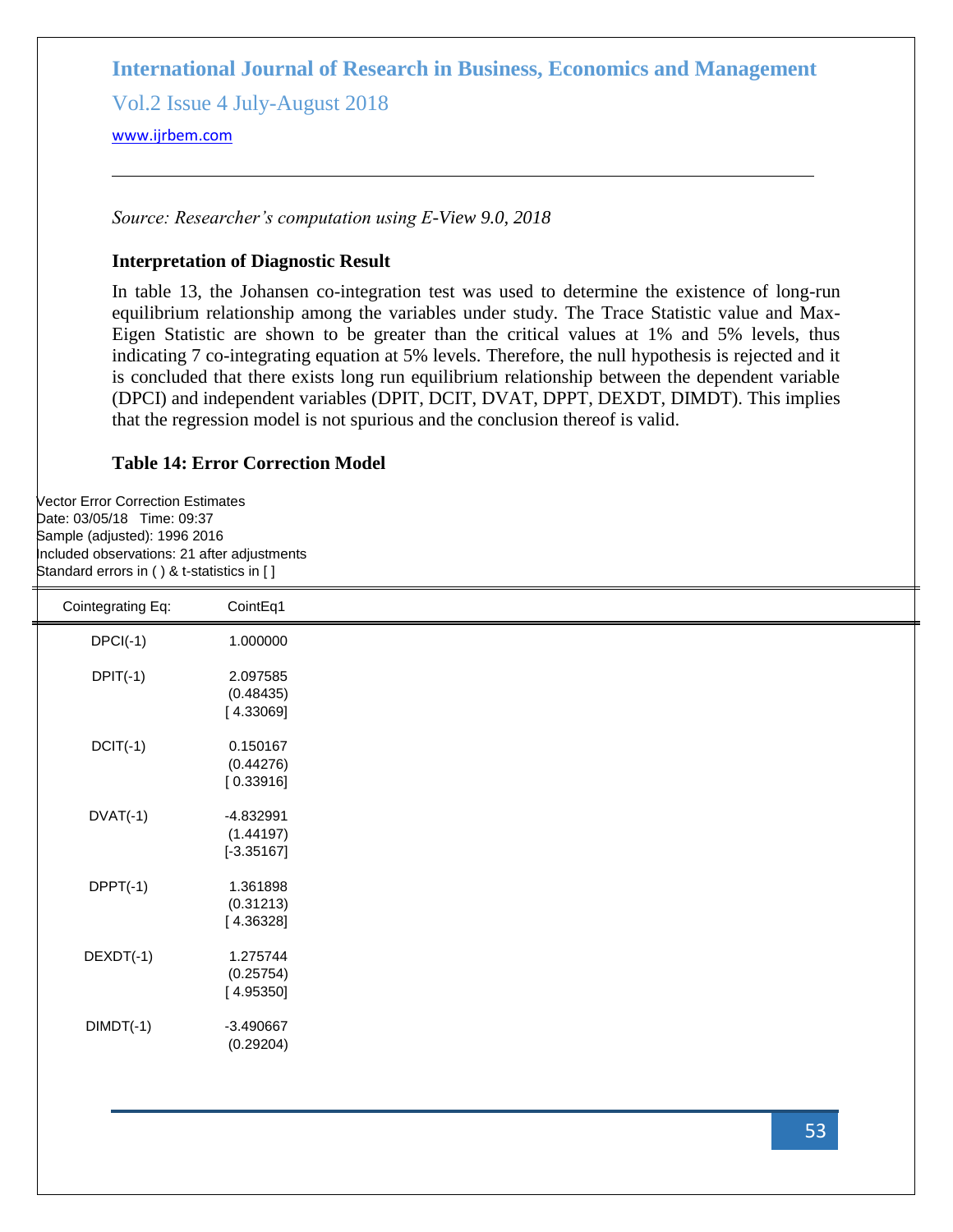# Vol.2 Issue 4 July-August 2018

### <www.ijrbem.com>

|                                                   | $[-11.9528]$                       |                                          |                                          |                                          |                                          |                                          |                                          |
|---------------------------------------------------|------------------------------------|------------------------------------------|------------------------------------------|------------------------------------------|------------------------------------------|------------------------------------------|------------------------------------------|
| $\mathsf{C}$                                      | 0.224726                           |                                          |                                          |                                          |                                          |                                          |                                          |
| <b>Error Correction:</b>                          | D(DPCI)                            | D(DPIT)                                  | D(DCIT)                                  | D(DVAT)                                  | D(DPPT)                                  | D(DEXDT)                                 | D(DIMDT)                                 |
| CointEq1                                          | 0.012794<br>(0.01040)<br>[1.22968] | $-0.148015$<br>(0.07254)<br>$[-2.04060]$ | $-0.014458$<br>(0.05038)<br>$[-0.28698]$ | 0.011013<br>(0.01508)<br>[0.73054]       | $-0.182934$<br>(0.08719)<br>$[-2.09804]$ | 0.166439<br>(0.12584)<br>[1.32267]       | 0.377551<br>(0.07493)<br>[5.03858]       |
| $\mathsf{C}$                                      | 0.000476<br>(0.00652)<br>[0.07307] | 0.002857<br>(0.04544)<br>[0.06288]       | 0.008571<br>(0.03156)<br>[0.27162]       | $-0.000952$<br>(0.00944)<br>$[-0.10085]$ | $-0.020952$<br>(0.05462)<br>$[-0.38362]$ | $-0.020476$<br>(0.07882)<br>$[-0.25977]$ | $-0.017619$<br>(0.04694)<br>$[-0.37538]$ |
| R-squared                                         | 0.073718                           | 0.179763                                 | 0.004316                                 | 0.027321                                 | 0.188095                                 | 0.084313                                 | 0.571950                                 |
| Adj. R-squared                                    | 0.024966                           | 0.136593                                 | $-0.048089$                              | $-0.023872$                              | 0.145364                                 | 0.036119                                 | 0.549421                                 |
| Sum sq. resids                                    | 0.016947                           | 0.823705                                 | 0.397335                                 | 0.035582                                 | 1.190237                                 | 2.479035                                 | 0.879036                                 |
| S.E. equation                                     | 0.029865                           | 0.208214                                 | 0.144611                                 | 0.043275                                 | 0.250288                                 | 0.361214                                 | 0.215093                                 |
| <sup>=</sup> -statistic                           | 1.512113                           | 4.164043                                 | 0.082358                                 | 0.533684                                 | 4.401767                                 | 1.749453                                 | 25.38732                                 |
| og likelihood                                     | 44.98553                           | 4.206174                                 | 11.86102                                 | 37.19703                                 | 0.341180                                 | $-7.362850$                              | 3.523540                                 |
| Akaike AIC                                        | -4.093860                          | $-0.210112$                              | $-0.939145$                              | $-3.352098$                              | 0.157983                                 | 0.891700                                 | $-0.145099$                              |
| Schwarz SC                                        | $-3.994382$                        | $-0.110633$                              | $-0.839667$                              | $-3.252620$                              | 0.257461                                 | 0.991178                                 | $-0.045621$                              |
| Mean dependent                                    | 0.000476                           | 0.002857                                 | 0.008571                                 | $-0.000952$                              | $-0.020952$                              | $-0.020476$                              | $-0.017619$                              |
| S.D. dependent                                    | 0.030245                           | 0.224079                                 | 0.141255                                 | 0.042767                                 | 0.270738                                 | 0.367920                                 | 0.320436                                 |
| Determinant resid covariance (dof adj.)           |                                    | 2.56E-14                                 |                                          |                                          |                                          |                                          |                                          |
| Determinant resid covariance                      |                                    | 1.27E-14                                 |                                          |                                          |                                          |                                          |                                          |
| og likelihood                                     |                                    | 127.3643                                 |                                          |                                          |                                          |                                          |                                          |
| Akaike information criterion<br>Schwarz criterion |                                    | $-10.12993$<br>$-9.085408$               |                                          |                                          |                                          |                                          |                                          |

Source: Researcher's computation using E-View 9.0, 2018

### **Interpretation of Diagnostic Result**

This study employed the use of time series data for a period of 23 years ranging from 1994-2016. The multiple regression model was specified and then the residuals generated. The residuals were tested at first level and found to be stationary at 5% critical level. Thereafter, the Error Correction Model (ECM) was used. Meanwhile, the variables were individually tested for stationary at first difference; and they were found to be stationary on first difference. However the residuals found stationary, suggest that the variables were co-integrated in the long run.

Table 14 shows that the linear trend between DPIT, DCIT, DVAT, DPPT, DEXDT, DIMDT and DPCI is co-integrated, that is, there is a long-term or equilibrium relationship between the dependent and independent variables. Of course, in the short-run there may disequilibrium and the equilibrium error (error term) could be tied to the short-run behaviour of DPCI to its long-run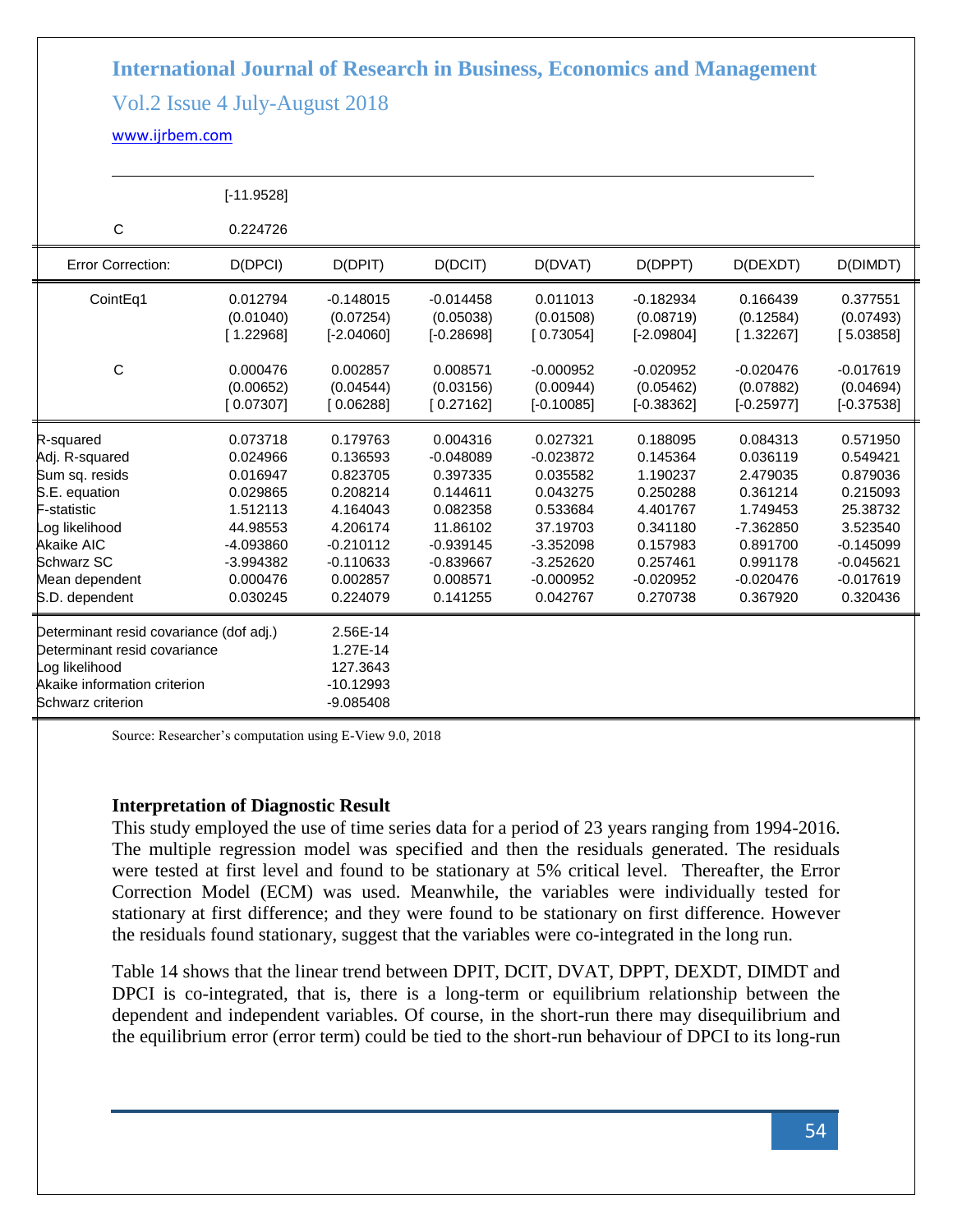Vol.2 Issue 4 July-August 2018

### <www.ijrbem.com>

value. This therefore gave rise to the formulation and subsequent use of the Error Correction Model (ECM).

An examination of the F-stat. which explains the overall significance of the model with a probability of 0.0000, indicating that the model is statistically significant and that the model has the ability of explaining the actual behaviour of the dependent variable in the long run. Statistically, the ECM is significant, suggesting that DPCI adjusts to PIT, CIT, VAT, PPT, EXDT, IMDT with a lag.

### **Findings, Conclusion and Recommendation**

# **Findings**

Based on the analysis of data, the following findings emerged:

- 1. That Tax Revenue significantly affects School Enrolment (SE) in Nigeria at 5% level of significance.
- 2. That Tax Revenue significantly affects Life Expectancy (LEX) in Nigeria at 5% level of significance.
- 3. That Tax Revenue significantly affects Per Capita Income (PCI) in Nigeria at 5% level of significance.

### **Conclusion**

This study determined the effect of tax revenue on indicators of economic development in Nigeria by adopting certain tax revenue measures (PIT, CIT, VAT, PPT, EXDT and IMDT) and economic development indicators (SE, LEX, PCI) over a period of 23 years spanning from 1994- 2016. On the overall, the study discovered that there is association between measures of taxation (PIT, CIT, VAT, PPT, EXDT and IMDT) and economic development indicators (SE, LEX, PCI, IM, LF and GFCF) in Nigeria. The conclusion reached in this study is that taxation has a statistically significant effect on economic development in Nigeria at 5% level of significance.

### **Recommendations**

The following recommendations are made in line with the findings and conclusion of this study:

- 1. Since a fact has been established that there is a great impact of taxation on school enrolment in Nigeria. It could therefore be recommended that government should promote efficiency in the allocation of development resources through effective tax policy.
- 2. The finding on taxation indicators with a period lag suggests some caution on the part of the government to identify all administrative loopholes for linkages to plug and to continue to maximize the contribution of tax revenue to life expectancy. This is important when it is realized that any action taken on either tax Revenue or life expectancy will take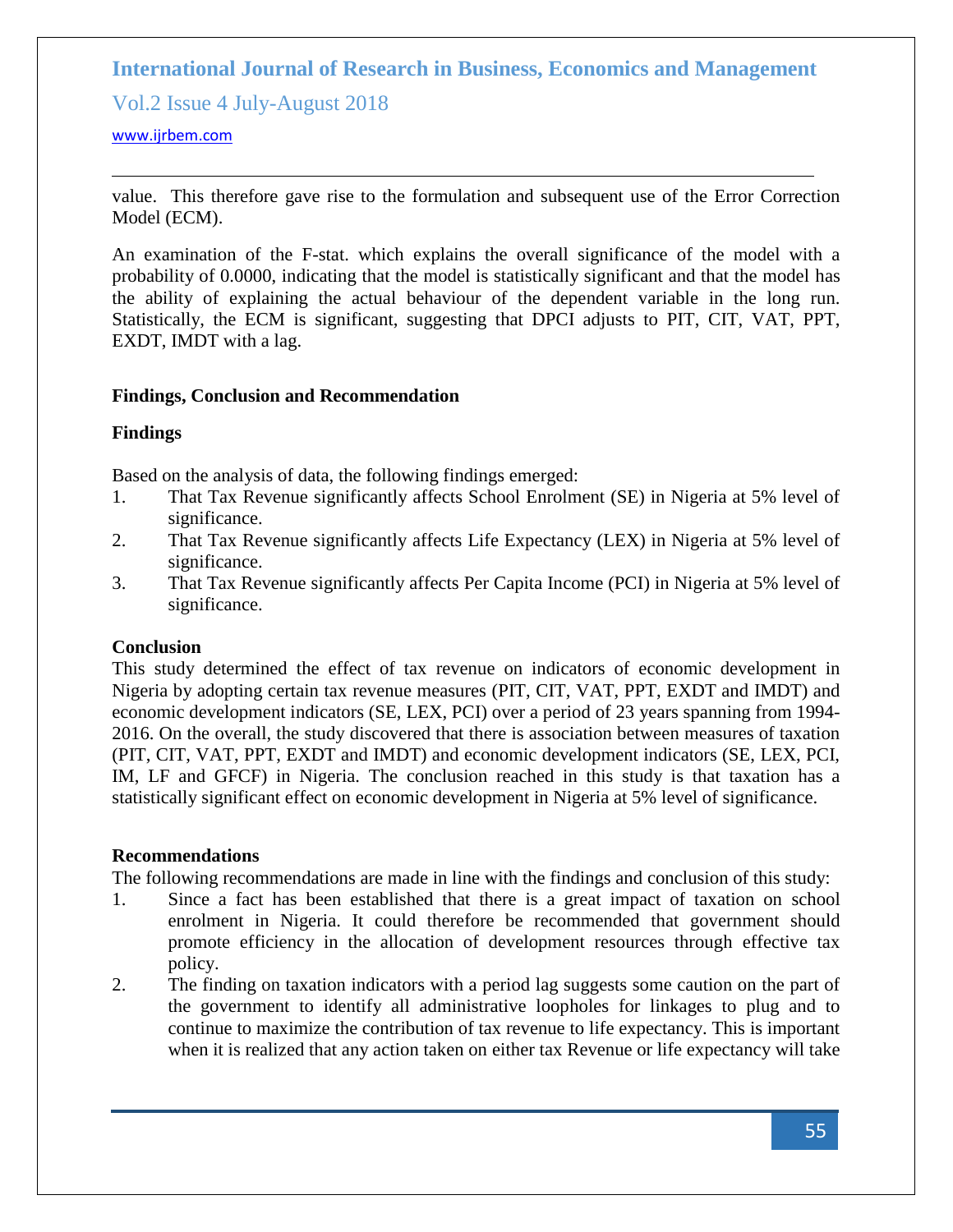Vol.2 Issue 4 July-August 2018

#### <www.ijrbem.com>

a year to become effective while taking two years to slow down the impact of tax on economic development as demonstrated in tax revenues with two period lags.

3. Government should intensify effort to strengthening its source of tax revenue since it is established by the diagnostic test that tax revenue has long-run impact on per capita income in Nigeria.

#### **References**

- Abiola, J., & Asiweh, M. (2012). Impact of tax administration on government revenue in a developing economy- a case study of Nigeria. *International Journal of Business and Social Science. 3*(8)*,* 99-113.
- Adeyemi, P.A & Ogunsola, A.J. (2016). The impact of human capital development on economic growth in Nigeria: ARDL approach. *IOSR Journal of Humanities and Social Science (IOSR-JHSS) , 21(3), 01-07.*
- Afuberoh, D., & Okoye, E. (2014). The impact of taxation on revenue generation in Nigeria. A study of Federal Capital Territory and selected states. *International Journal of Public Administration and Management Research. 2*(2), 22-47.
- Aguolu, O. (2014). *Taxation and tax management in Nigeria,* 4rd Edition, Enugu: Meridan Associates.
- Akhor, S.O., & Ekundayo, O.U. (2016). The impact of indirect tax revenue on economic growth: The Nigeria experience. *Igbinedion University Journal of Accounting, 2(1), 62- 87.*
- Abiahu, M.F.C., & Amahalu, N.N. (2017). Effect of taxation on dividend policy of quoted deposit money banks in Nigeria (2006-2015). *EPH - International Journal of Business & Management Science, 1-30.*
- Amahalu, N.N., Abiahu, M.C., Nweze, C.L., & Obi, J.C. (2017). Effect of corporate governance on borrowing cost of quoted brewery firms in Nigeria (2010 2015). *EPH - International Journal of Business & Management Science, 2(3), 31-57*
- Amahalu, N.N., Nweze, C.L., & Obi, J.C. (2017). Effect of backflush accounting on financial performance of quoted food and beverage firms in Nigeria. *EPH - International Journal of Medical and Health Science, 2(3), 58-80*
- Anaduaka, U.S & Eigbiremolen, G.O. (2014). Human capital development and economic growth: The Nigeria Experience. *International Journal of Academic Research in Business and Social Sciences, 4*(4), 25-35.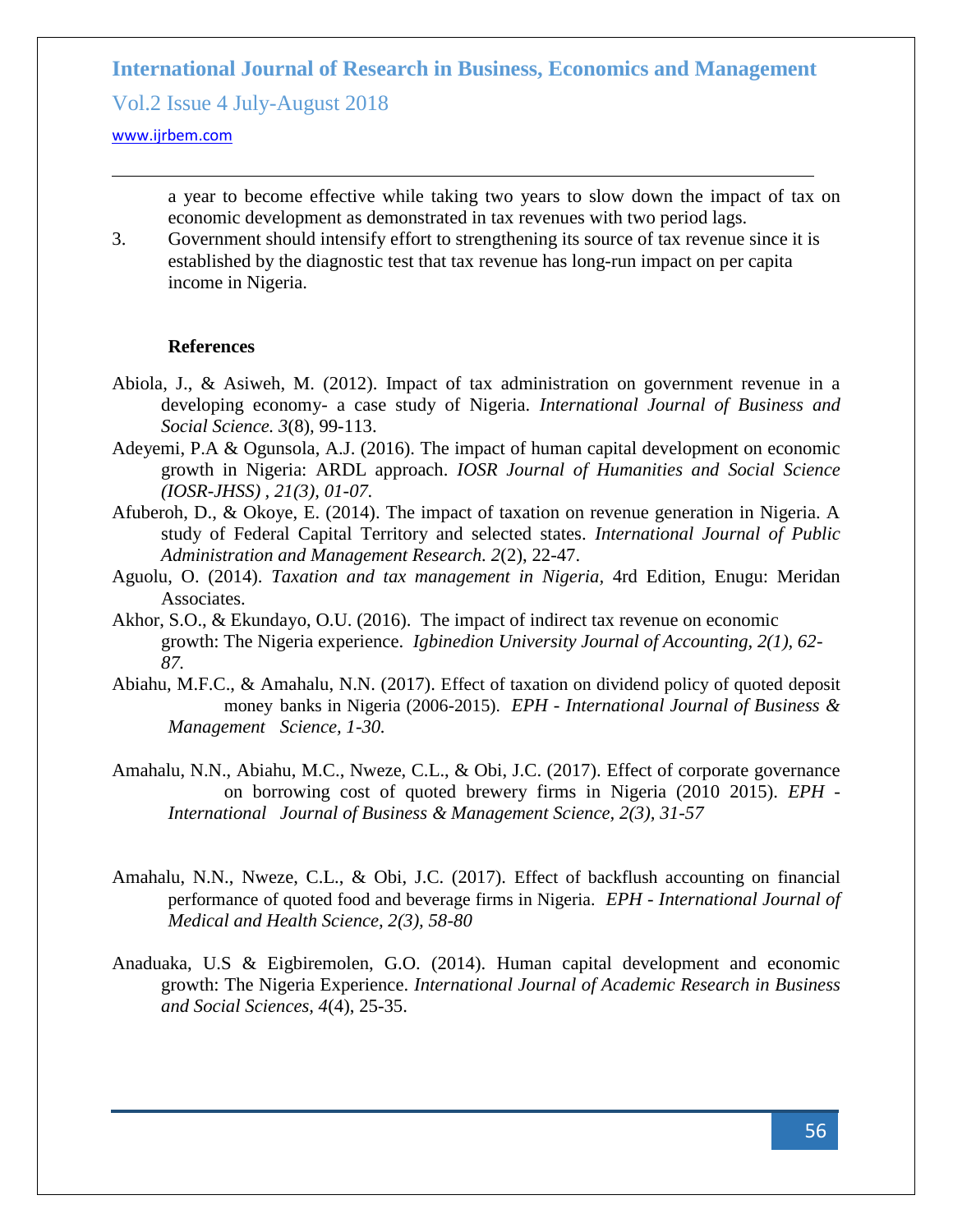Vol.2 Issue 4 July-August 2018

#### <www.ijrbem.com>

- Aniyie, I.A. (2015). *Achieving sustainable development through tax harmonization: Potentials, paradoxes and policy imperatives.* Institute for Oil, Gas, Energy, Environment and Sustainable Development, Afe Babalola University, Nigeria, 272-296.
- Barro, R. (1991). Economic growth in a cross section of countries. *Quarterly Journal of Economics, 106*(2), 407-433.
- Central Bank of Nigeria, Statistical Bulletin (2015), CBN, Abuja
- Chude, N.P., & Chude, D.I. (2013). Impact of government expenditure on economic growth in Nigeria. *International Journal of Business and Management Review, I(4),* 64-71.
- Ebimobowei, A. and Ogbonna, G. N. (2012). Petroleum profit tax and economic growth: cointegration evidence from Nigeria. *Asian Journal of Business Management, 4(3),* 267- 274
- Greg, E.E., & Agboro, D.E. (2014). The determinants of public expenditure on educational infrastructural facilities and economic growth in Nigeria. *E3 Journal of Business Management and Economics, 5*(6), 152-161
- Harper,C.(2017). *What is export duty?* [https://www.collinsdictionary.com/dictionary/](https://www.collinsdictionary.com/dictionary/%20english/export-duty.%20retrieved%2024.6.17)  [english/export-duty. retrieved 24.6.17](https://www.collinsdictionary.com/dictionary/%20english/export-duty.%20retrieved%2024.6.17)
- Mba, I.C., Mba, E, I., Ogbuabor, J.E., & Ikpegbu, C.H. (2013). Human capital development and economic growth in Nigeria, *Journal of Economics and Sustainable Development, 4(18).*
- Muritala, T. & Taiwo, A. (2011). Government Expenditure and Economic Development: Empirical Evidence from Nigeria. *European Journal of Business and Management, 3*(9)
- Myles (2000). Taxation and economic growth. *Fiscal Studies, 21*(1), 141-168
- Oboh, C. S., & Isa, E.F. (2012). *An empirical investment of multiple tax practices and taxpayer's compliance in Nigeria* (Unpublished Research Work).
- OECD (2001). *Export duty.* [https://stats.oecd.org/glossary/detail.asp?ID=910.](https://stats.oecd.org/glossary/detail.asp?ID=910) Retrieved 24.6.2017
- Ojong, C.M., Ogar. A., & Oka, F.A. (2016). The impact of tax revenue on economic growth. Evidence from Nigeria. *IOSR Journal of Economics and Finance (IOSR-JEF), 7*(1), 32- 38.
- Okoye, P.V.C., & Ezejiofor, R. (2014). The impact of e-taxation on revenue generation in Enugu, Nigeria. *International of Advanced Research. 2*(2), 449-458.
- Omankhanlen, A.E., Joshua O.O., Emmanuel, I.O., & Uchechukwu, E.O. (2014). The Nigerian government expenditure on human capital development: An efficiency analysis. *European Journal of Business and Social Sciences, 3*(7), 1-13.
- Sala-i-Martin, X., Doppelhofer, G., & Miller, R. (2004). Determinants of long-term growth: A Bayesian averaging of classical estimates (BACE) approach. *American Economic Review, 94*(4): 813-835.

#### **Graphical Test for unit Root**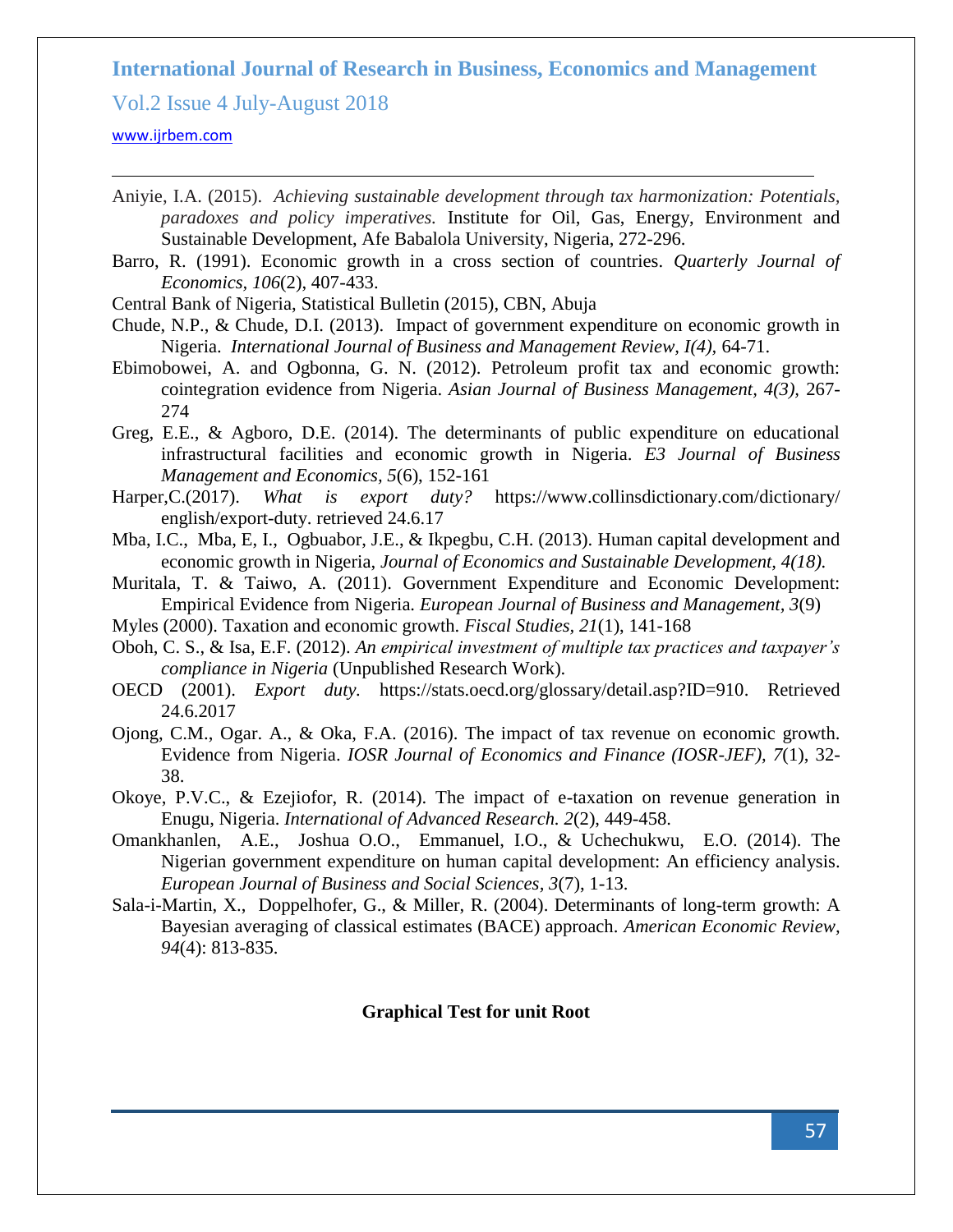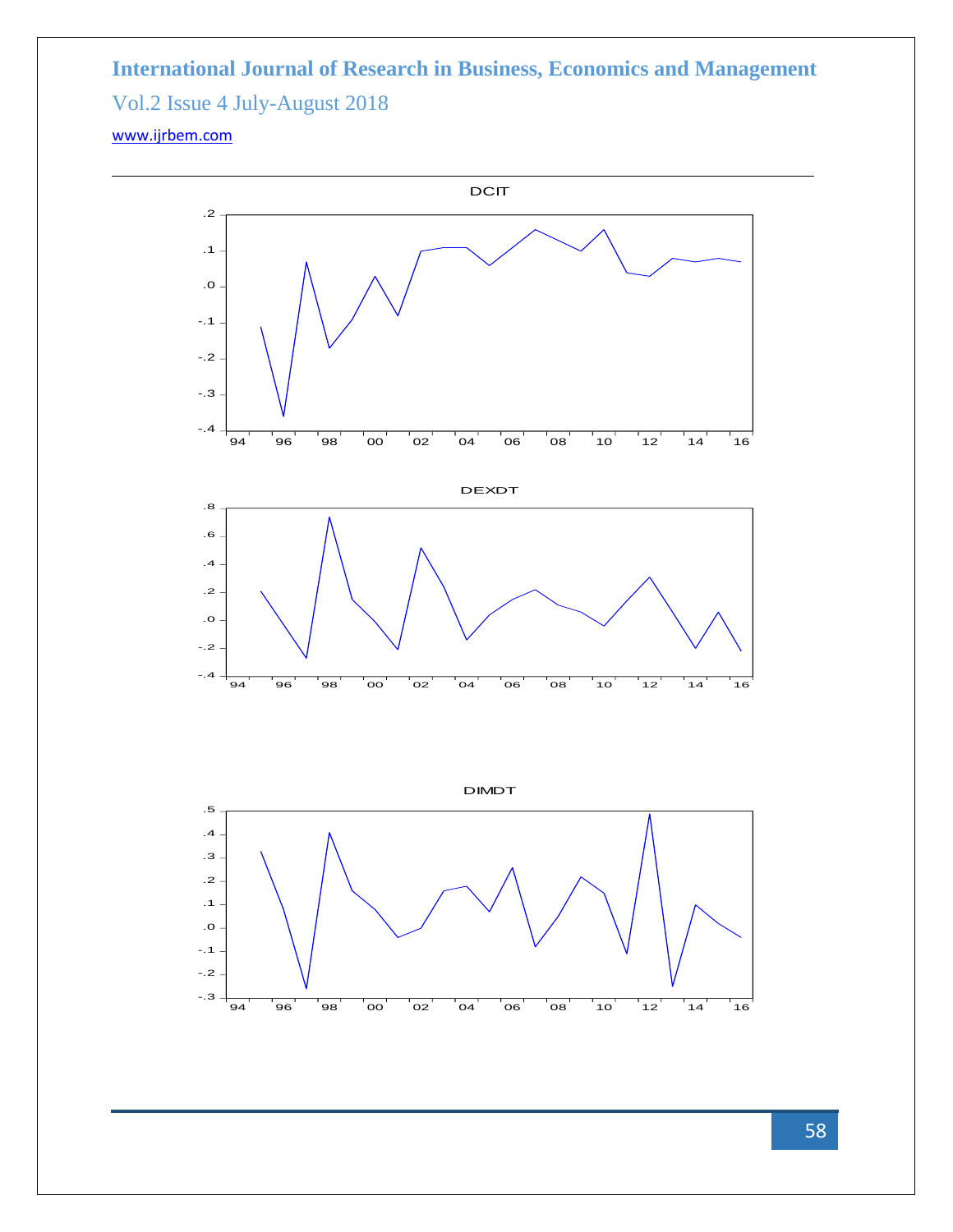



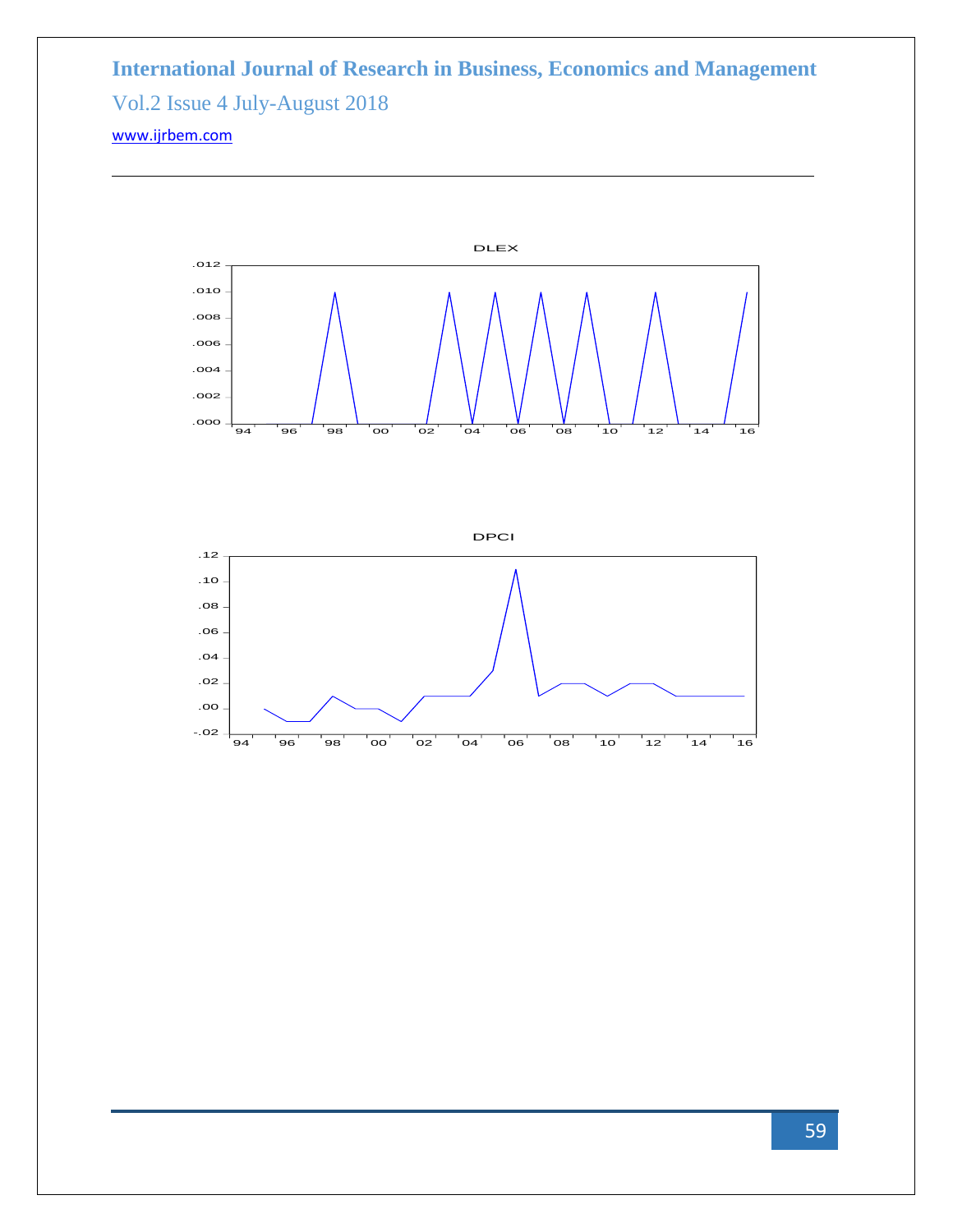